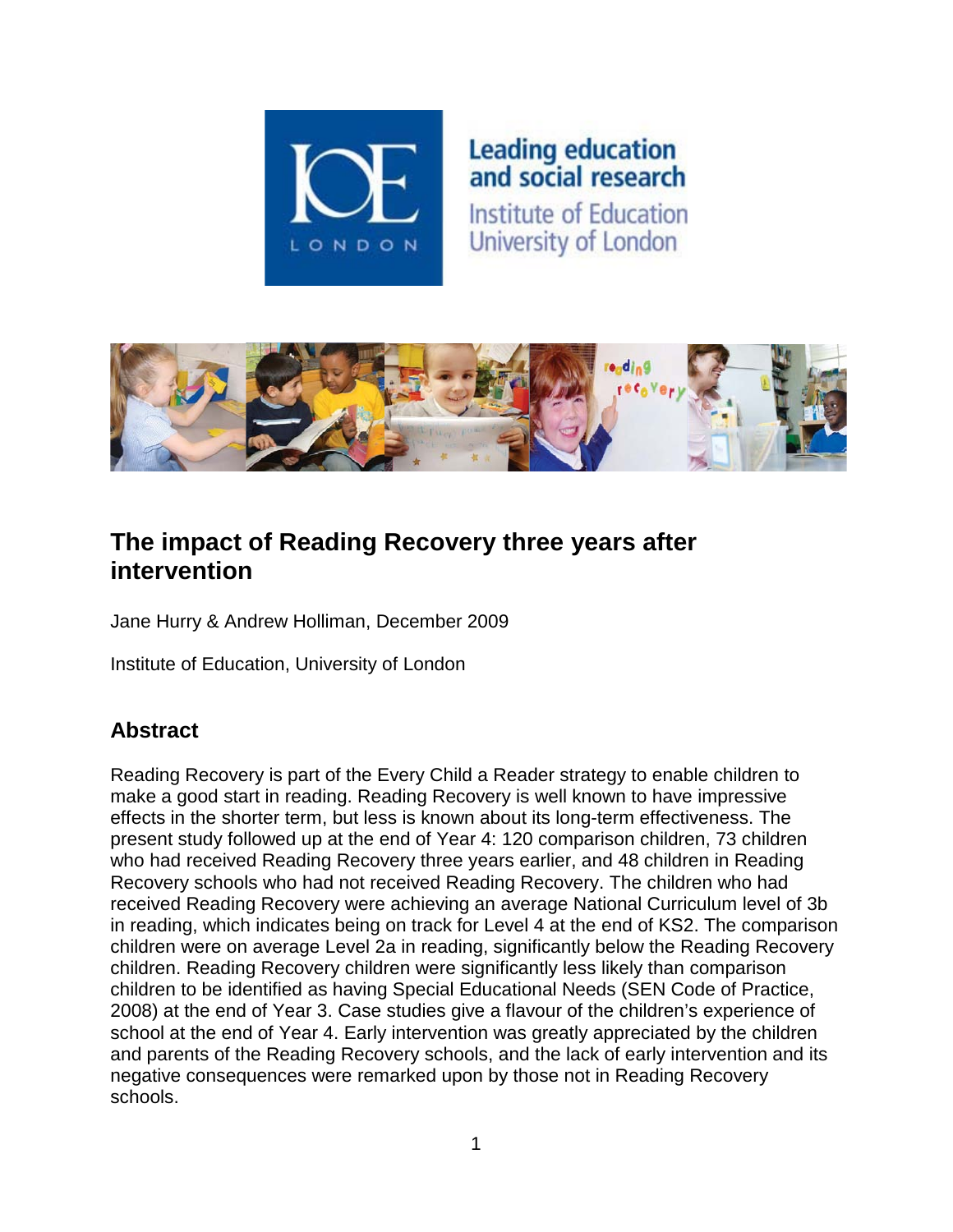## **Background**

One of the key tasks of schooling is to ensure that children become confident readers and writers, able to access the curriculum and to be prepared for the myriad of demands on their literacy skills in adult life. It is now widely accepted that children with reading difficulties should be offered early intervention, and this is supported by the evidence of its short-term effectiveness (e.g. Wasik & Slavin, 1993; Torgesen, 2000; National Reading Panel, 2000). Early intervention offers an opportunity to prevent a widening gap between poor readers and their peers as they move through school (Stanovich, 1986; Chall, 1983). Without action, poor readers read less than their peers (Allington, 1984; Biemiller, 1977-78; Clay, 1967; Juel, 1988), which in turn holds back their language development, their general knowledge and even their IQ.

The aim of Every Child a Reader (ECAR) is to target those with reading difficulties (mostly living in poverty) and make sure that they are as literate as their six-year-old peers. One measure being adopted to promote this aim is to make Reading Recovery widely available. Reading Recovery is an intensive one-to-one reading programme designed for children in their second year of schooling who are not making satisfactory progress in literacy even after high-quality classroom instruction. Evidence from the literature (Hurry & Sylva, 2007) and from a recent study conducted by Burroughs-Lange & Douëtil (2006) demonstrates the impressive effectiveness of Reading Recovery to raise reading levels for children with difficulties, both immediately post-intervention and at the end of Key Stage 1.

However, there is a shortage of information on the durability of the gains made during early interventions. This information is important in order to plan a strategy which ensures that children at risk of reading difficulties maximise their potential at the end of Key Stages 2, 3 and 4. The early developmental stages of literacy acquisition are critical in determining later success. However, other factors will also exert their influence on developing children, such as their cognitive and linguistic abilities, their behaviour and environmental factors relating to home and school. The purpose of the study reported here is to provide much-needed information on the longer-term effects of the early intervention, Reading Recovery, and to explore the experience of children with early reading difficulties as they move through primary school.

#### **The current evaluation**

The current evaluation started in 2005, with a sample of London 6-year-olds who had made a slow start in literacy. Children who had received Reading Recovery (N=87) were compared with similar children who attended London schools where Reading Recovery was not offered (N=147). The results of this evaluation have been reported as the children reached the end of Year 1 and Year 2 (Burroughs-Lange & Douëtil, 2006; ECAR, 2008). The children receiving Reading Recovery had made significantly greater progress than the comparison group at both follow-ups.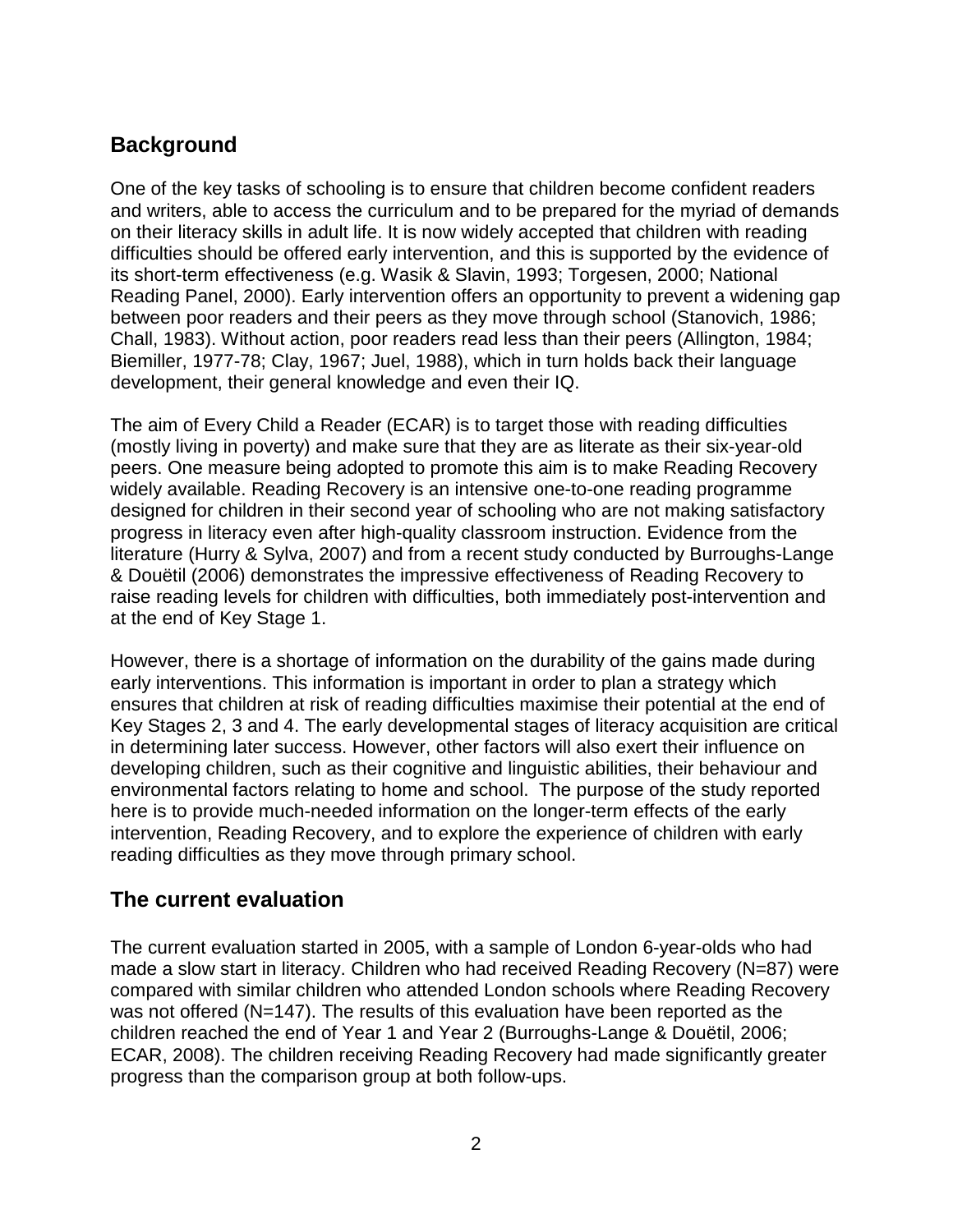We now report on a further follow-up as the children reach the end of Year 4. We have used children's end of Year 4 National Curriculum Assessments to assess the longerterm impact of Reading Recovery on reading, writing and maths. In addition, we have conducted some mini case studies to give some insight into the broader range of issues implicated in the longer-term effectiveness of early literacy intervention.

## **Method**

The design is a long-term evaluation comparing the literacy attainments of children who received Reading Recovery with children of similar literacy levels who did not. Children were assessed at the beginning of Year 1 (September 2005), selected children received Reading Recovery, all children were re-assessed at the end of Year 1 (July 2006), at the end of Year 2 (July 2007), and most recently, at the end of year 4 (June-July 2009). The present study reports on the children in the original study as they completed Year 4 (age 8 to 9 years), three years after the end of the intervention.

#### **The Sample**

#### *The London boroughs*

The 10 London boroughs selected for the Reading Recovery and comparison samples are among the lowest achieving in England, with very high proportions of children entitled to free school meals. These school contexts have been shown to be among the hardest for raising the achievements of the very lowest groups. In 2005, five London boroughs had Reading Recovery provision in some of their schools. In most cases this was re-activated or extended to enable a half time Reading Recovery teacher to work in selected schools through funding from the Every Child a Reader pilot. The other five London boroughs were selected to form the comparison group because they were similar in population characteristics and KS1 achievement levels. Their involvement was sought because they were to be among Local Authorities (LAs) beginning to implement Reading Recovery in 2006-07 when they would have access to Reading Recovery teacher training.

In the five LAs with Reading Recovery, on average 8.2% of children were achieving **below** the competency of a 7- to 8-year-old (Level 3) at the end of KS2, when they were 11, with a range from 6.6% to 9.5%. The five LAs with no schools with Reading Recovery averaged 8% of children **below** Level 3, with a range of 7.2% to 9.8%. This shows that the authorities were well matched in terms of overall levels of underachievement at the end of primary schooling. Both groups included some schools with much higher numbers achieving below that level. These were the schools that were recruited for the study.

#### *The Schools*

Across five London boroughs, 21 infant and primary schools were identified which in 2005-06 had a Reading Recovery teacher providing literacy intervention in Year 1. Across five London boroughs where no schools had any Reading Recovery teaching, 21 schools were nominated by the LA as of most concern for high numbers of children with poor performance in literacy. An earlier report (Burroughs-Lange & Douëtil, 2006)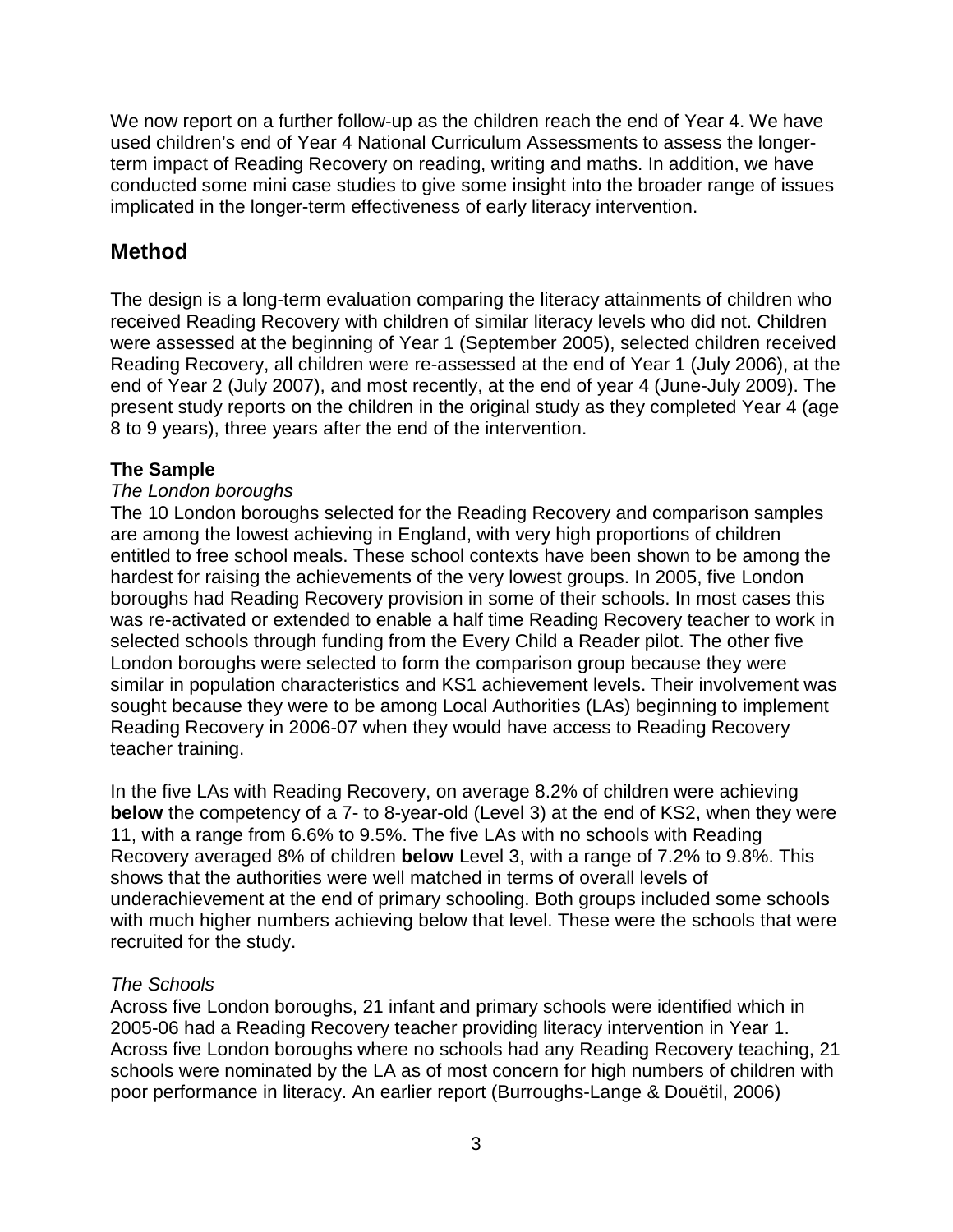documents that schools were similar in terms of: uptake of free school meals; number of children with English as an additional language; school size; and attainment of year 1 children in September 2005. In these 42 schools the eight children considered lowest in literacy, and their Year 1 classes, formed the sample for this evaluation.

#### *The Children*

The previous Reception teachers and current Year 1 class teachers and school records were consulted to identify the eight children in each class whose progress in literacy learning was of most concern.

Assessment tools were selected to measure a range of early literacy skills in reading, writing and phonic skills. The standard Reading Recovery diagnostic profile (An Observation Survey of Early Literacy Achievement, Clay 2002 (Denton et al., 2006)) and the British Abilities Scales (BAS) Word Reading Test II (BAS; Elliott, Smith & McCulloch,1996) were used to assess the 8 lowest-achieving children in Year 1 (292 children; 145 in 21 RR schools, 147 in 21 comparison schools). This literacy profile assesses concepts about print; letter knowledge; known words in writing and phonic analysis for writing; continuous text reading in books; and word reading in isolation.

The Observation Survey (OS) and BAS word reading test were administered individually to each of the eight lowest-achieving children in a quiet space away from classroom distractions. It usually takes about half to three quarters of an hour to complete each child's assessment. All research assistants were Reading Recovery teachers previously trained in OS assessment procedures, including administering the BAS word reading test.

It was not possible to offer Reading Recovery to all the children in Reading Recovery schools. Of the 145 children in Reading Recovery schools, 87 received Reading Recovery, 58 did not. The selection of children to receive Reading Recovery is made by the teacher and teacher leader, informed by children's performance on the assessments and on age (older children are often taken first).

At first follow-up (July 2006), there was assessment data on 147 comparison children, 87 Reading Recovery children and 58 children in Reading Recovery schools not receiving intervention.

At second follow-up (July 2007), there were end-of-key-stage 1 National Curriculum Assessment data on 140 comparison children, 86 Reading Recovery children and 51 children in Reading Recovery schools not receiving intervention.

At third follow-up (June-July 2009), there were National Curriculum Assessment data on 241 children: 120 comparison, 73 Reading Recovery and 48 who were in Reading Recovery schools but not receiving intervention. By the end of Year 4, in addition to the original 42 schools, children were traced to a further 54 schools. However, 51 children were untraced, representing an attrition rate of 17%. There were similar attrition rates in each of the three groups: 18% in the comparison group, 16% in the Reading Recovery group and 17% in children in Reading Recovery schools who did not receive the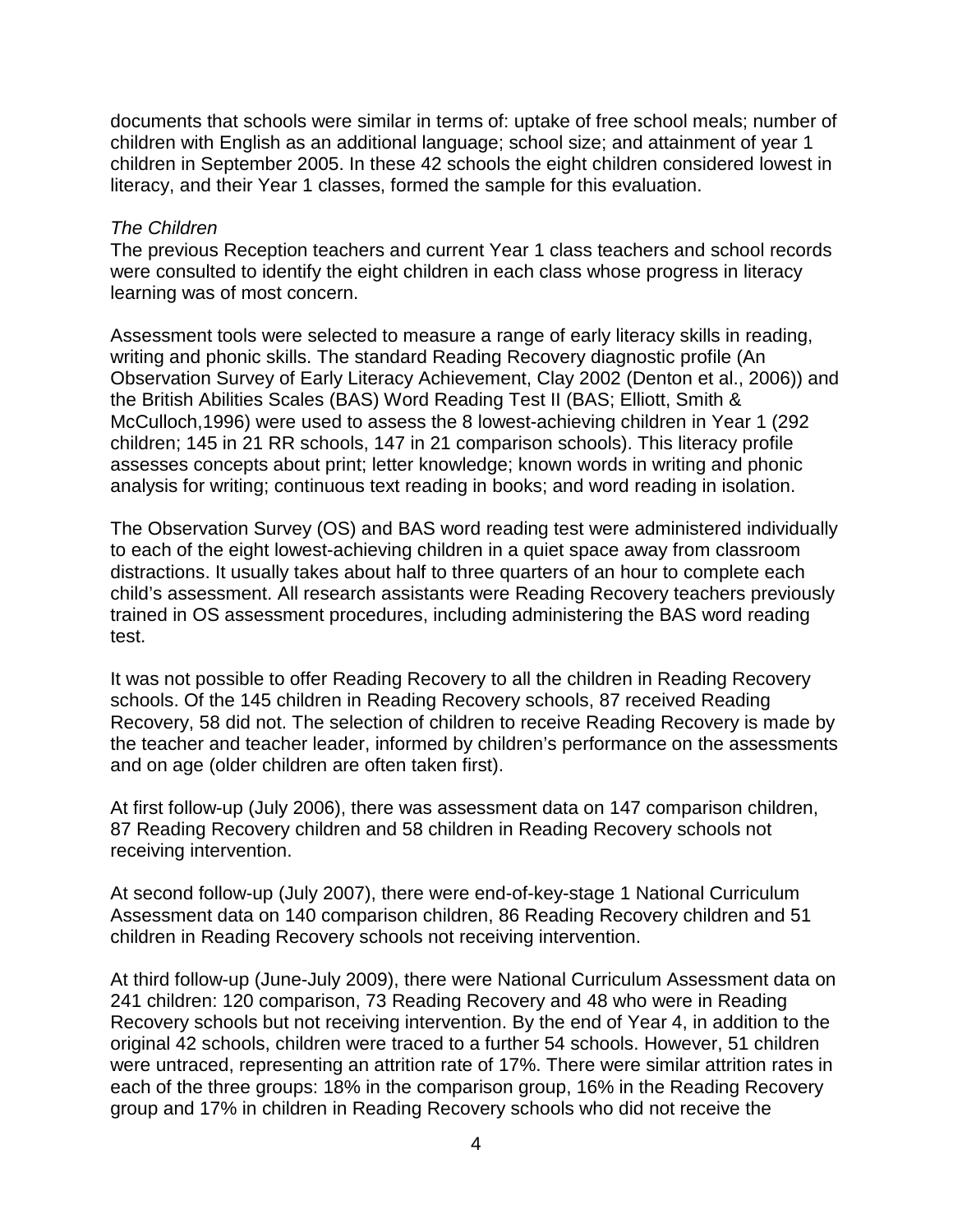intervention. Comparison between traced and untraced children is presented in the Findings section below.

It should be noted that although the comparison children, both in Reading Recovery and non-Reading Recovery schools, did not receive Reading Recovery, as relatively weak readers it is likely that received a variety of additional help with literacy over the course of their schooling. Information on additional help has only been collected for case study children in the present study.

#### **Measures of literacy**

At baseline (September 2005), as reported above, children were assessed on the OS and the BAS word reading test. To enable analysis, a summary score has been calculated for the sub-tests of the OS (excluding Book Level) in the form of a z score, that is with an average score of 0 and a standard deviation of 1. Book Level (part of the OS) is reported separately. Children were also assessed on a word recognition and phonic skills measure (WRAPS, Moseley 2003).

At first follow-up (July 2006) children were re-assessed on the same assessments.

At second follow-up (July 2007), children were assessed on the BAS word reading test, the WRAPS and Progress in English 7 (Kispal, Hagues & Ruddock, 1994). In addition, Yr 2 end-of-key-stage 1 National Curriculum Assessments were collected for all the children through the National Pupil Database.

At third follow-up (June-July 2009), end of Year 4 teacher-assessed National Curriculum sublevels were collected for all children. These were informed by pupils' performance on the Year 4 Optional SATs tests which were used in 80 of the 82 schools contacted. Originally it had been intended to collect children's scores on the optional SATs. However, a number of problems were encountered. The SATs scores were not reported in a consistent form from all the schools: children below level 2 were typically not assessed on these assessment tasks, and some schools were unable to provide the results of their SATs tests. Especially in the schools that were not part of the original sample this threatened the completeness of the data set.

Unlike earlier measurement points, the third follow-up relied solely on National Curriculum Assessment data supplied by schools. To test the validity of these measures we explored the correlations between National Curriculum Assessments at end of Yr 2, the other literacy measurements taken at the same time, and their relationship with National Curriculum Assessments at the end of Yr 4. Only the comparison children not in RR schools were used for these analyses to avoid any contamination with intervention effects.

Table 1: Correlations (Spearman) between National Curriculum Assessments and other literacy measures: Non-RR comparison children only (N=[1](#page-4-0)12<sup>1</sup>)

<span id="page-4-0"></span> $1$  Non-RR comparison children followed up at end Year 4 were used (N=120). There was missing data on on one or more measures at Year 2 for 8 of these children, leaving a sample of  $N=112$ ).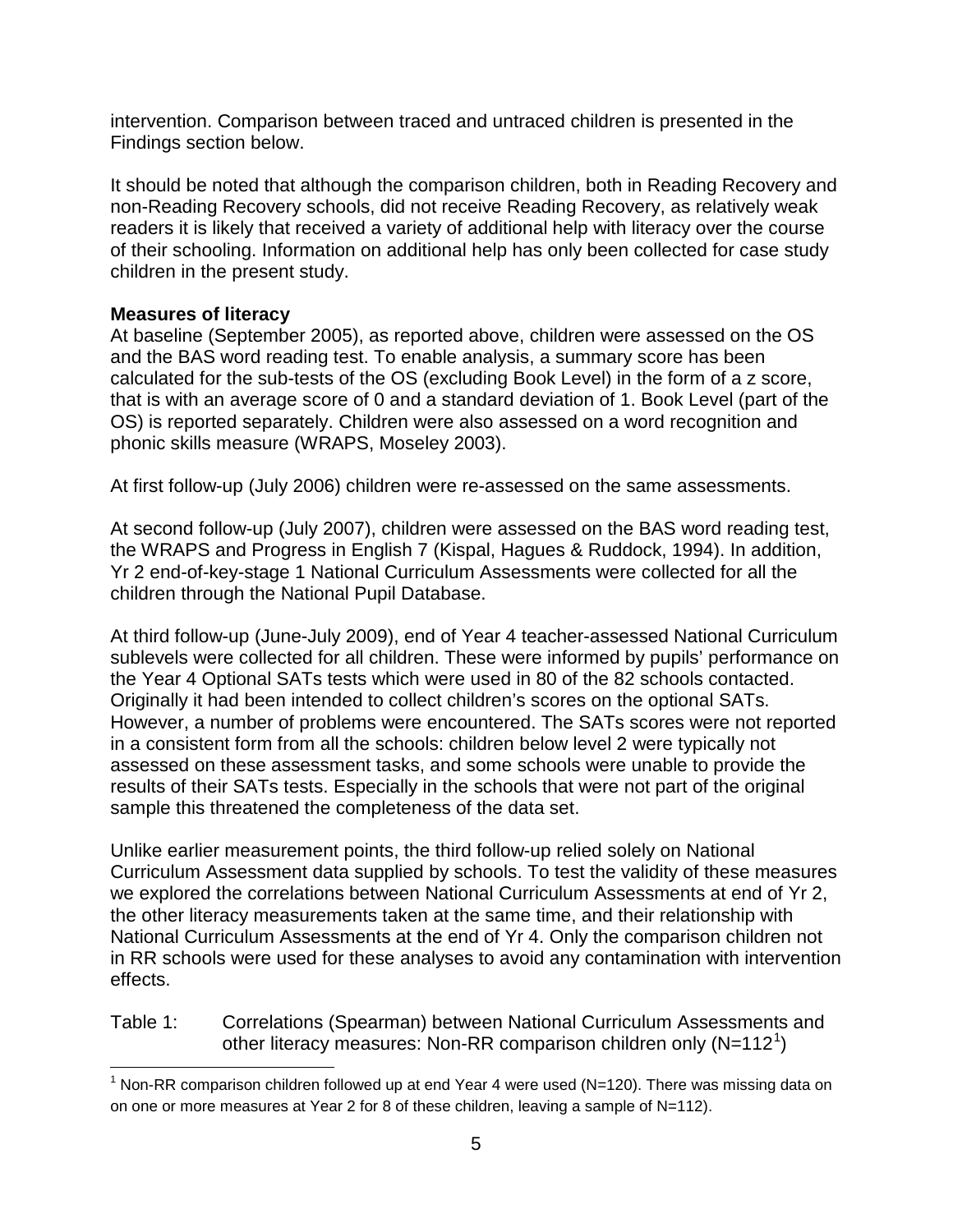|        |                 |              | Year <sub>2</sub> |         |          |         | Year 4 NCAs |      |
|--------|-----------------|--------------|-------------------|---------|----------|---------|-------------|------|
|        |                 | <b>WRAPS</b> | PiE7              | NC read | NC write | reading | writing     | math |
|        | <b>BAS</b> wr   | .887         | .821              | .833    | .733     | .704    | .739        | .482 |
|        | <b>WRAPS</b>    |              | .847              | .808    | .708     | .607    | .702        | .447 |
| Year 2 | PiE7            |              |                   | .827    | .763     | .648    | .659        | .427 |
|        | NC read         |              |                   |         | .838     | .740    | .681        | .554 |
|        | NC write        |              |                   |         |          | .602    | .637        | .522 |
| Year 4 | NC read         |              |                   |         |          |         | .763        | .589 |
|        | <b>NC</b> write |              |                   |         |          |         |             | .589 |

In Year 2, the reading measures of the BAS word reading and the Progress in English 7 were highly correlated with National Curriculum Assessment reading (r=.833 and .827 respectively). These correlations were very similar to the correlations between the reading measures themselves (r=.821). This supports the validity of the National Curriculum Assessment measures in the current context. Correlations between the BAS word reading test in Year 2 and National Curriculum Assessments in reading and writing in Year 4 were also fairly robust (r=.704 and .739 respectively), as were the correlations between the Progress in English test and National Curriculum Assessments in reading and writing in Year 4 (r=.648 and .659 respectively). This supports the Year 4 National Curriculum Assessments as providing valid measures of reading and writing. The levels (ranging from below Level 1 to Level 4a) have been converted to National Curriculum point score equivalents (Appendix 1) for all statistical analyses. The National Curriculum Assessments represent an ordinal level of measurement, but such measures are typically analysed using multiple regression, as this form of analysis is sufficiently robust to cope with such data where the sample size is over 200.

Background data were collected on each child at baseline, on: uptake of free school meals; English as an additional language; gender; age. Data on the children's Special Needs Status was collected from the Pupil Level Census for Spring 2008( the most recent available data)t.

#### **The case studies**

In order to explore the views of children, parents and teachers, and to gain further insight into the longer-term consequences of early literacy intervention, or the lack of it, mini-case studies were conducted in four of the original schools, two Reading Recovery, two non Reading Recovery. Schools were considered for selection where the majority of the sample children were still attending the school. The schools were reasonably well matched on intake (Table 2, school names are aliases).

|                         | <b>Meals</b> | % Free School   % English Additional<br>Language | On roll |
|-------------------------|--------------|--------------------------------------------------|---------|
| <b>Reading Recovery</b> |              |                                                  |         |
| Agincourt               | 26           | 47                                               | 350     |

Table 2: Case study schools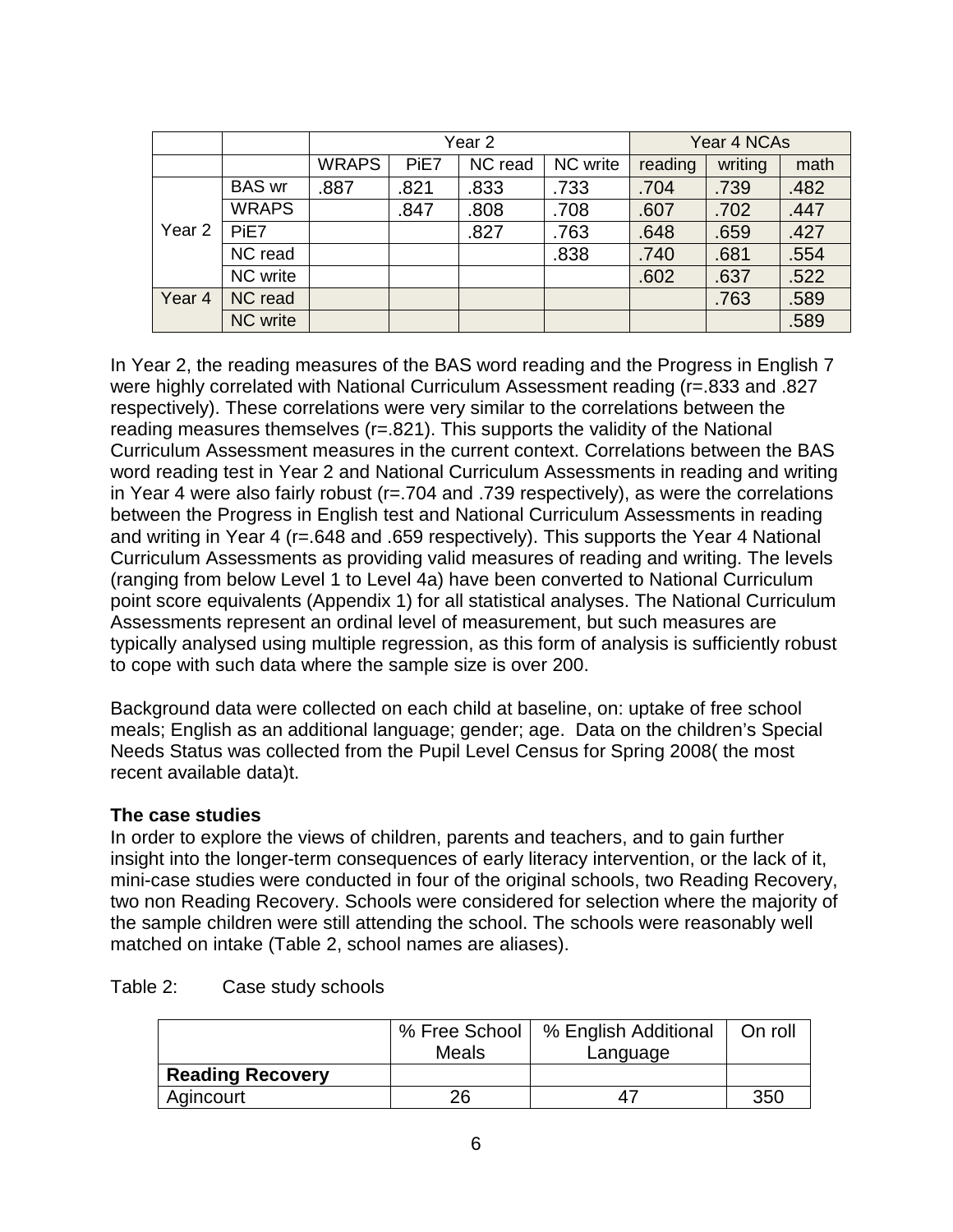| St Patrick's                | -4u | 50 | <b>300</b> |
|-----------------------------|-----|----|------------|
| <b>Non Reading Recovery</b> |     |    |            |
| <b>Bosworth</b>             | 33  |    | 25(        |
| <b>Nuthatch</b>             |     | 39 | 300        |

In each school researchers spoke to children from the original sample, their class teachers, the SENCo, the Reading Recovery teacher (where relevant) and parents (where possible). Fifteen children were interviewed in school (4 in each of the RR schools and in Bosworth, 3 in Nuthatch). Nine parents were interviewed on the telephone (4 and 3 in the RR schools respectively and 2 in Nuthatch). Other parents either did not agree to be interviewed or were not contactable.

Questions were asked about children's reading in the following areas: their enjoyment, confidence, reading in and out of school, their ability, any extra help with reading or other areas of the curriculum. Researchers also asked children to read from their reading book.

## **Findings**

#### **Baseline - Autumn 2005**

As previously reported (Burroughs-Lange & Douëtil, 2006), the children in this study tended to be economically disadvantaged, with just over half taking free school meals, and to have English as an additional language (48%) (Table 3). The majority were effectively non-readers at baseline, 50% not scoring at all on the BAS word reading, and 81% either not reading or only able to read the most basic level books, such as the one illustrated below. They did have some skills in place, such as some letter knowledge, early concepts about print and so forth.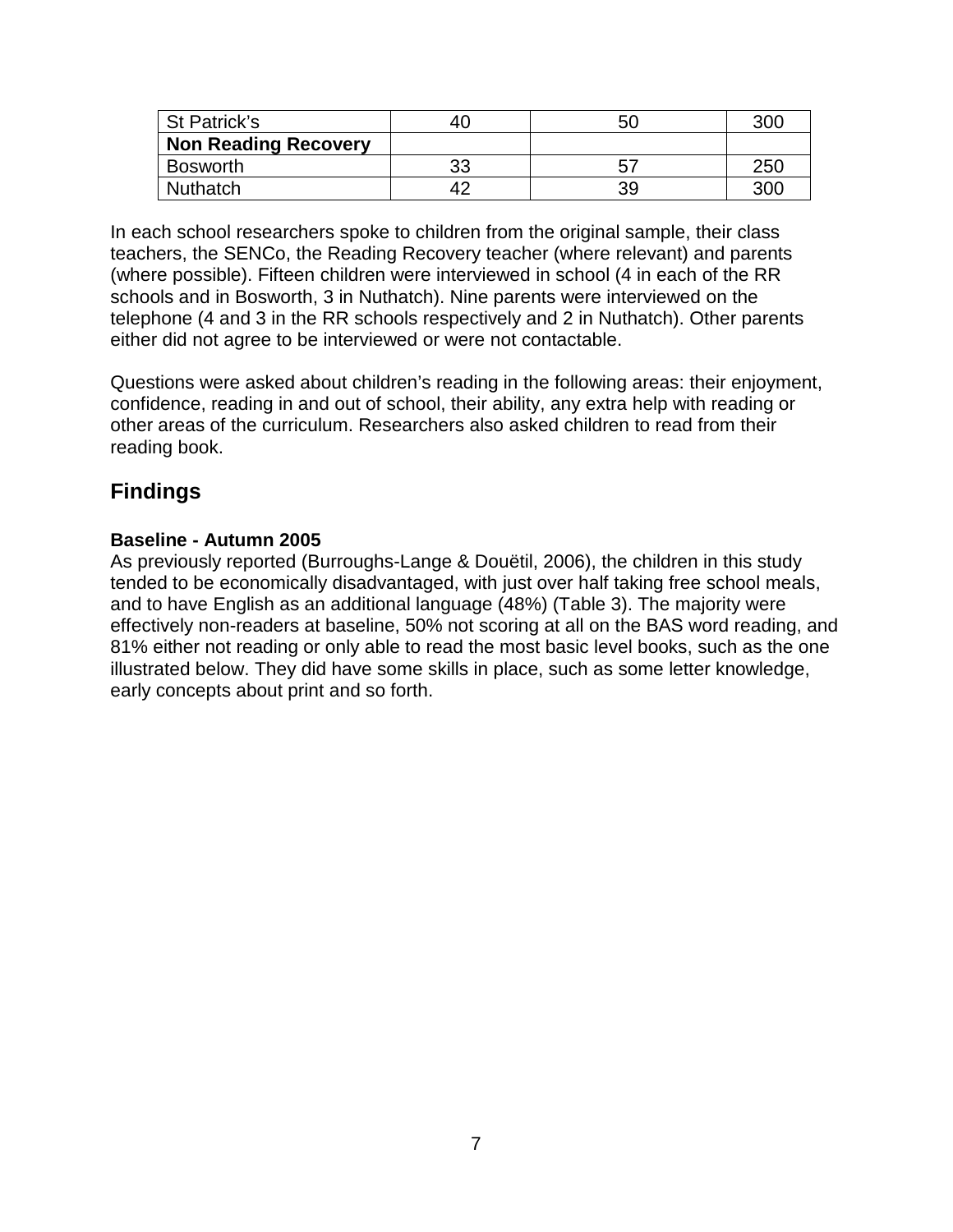

Page from a Level 1 book

|                         | % Free       | % English  | $%$ no        | % at or  | OS z-score     | <b>WRAPS</b> |
|-------------------------|--------------|------------|---------------|----------|----------------|--------------|
|                         | School       | Additional | score         | below Bk | Mean (sd)      | score        |
|                         | <b>Meals</b> | Language   | <b>BAS</b> wr | level 1  |                | Mean (sd)    |
| Comparison children     | 63%          | 55%        | 57%           | 91%      | $-0.030(0.95)$ | 10.6(5.9)    |
| $(n=120)$               |              |            |               |          |                |              |
| <b>Reading Recovery</b> | 44%          | 47%        | 34%           | 72%      | .137(.88)      | 11.6(6.3)    |
| children (n=73)         |              |            |               |          |                |              |
| Comparison children     | 52%          | 35%        | 54%           | 69%      | $-0.032(1.25)$ | 12.0(10.2)   |
| in RR schools $(n=48)$  |              |            |               |          |                |              |
| <b>Total (N=241)</b>    | 54% *        | 48%        | 50% **        | 81% ***  | .020(1)        | 11.2(7.1)    |
| ** $p<.01$<br>* $p<.05$ | ***p<.001    |            |               |          |                |              |

| Table 3: | Baseline characteristics of sample children re-contacted in Y4, by group |  |
|----------|--------------------------------------------------------------------------|--|
|----------|--------------------------------------------------------------------------|--|

At baseline there were significant demographic differences between the three groups of re-contacted children on uptake of free school meals (chi-square=6.84, 2, p<.05), a higher proportion of the comparison group taking free school meals. There were also significant group differences in baseline literacy, with the comparison children on average scoring lower on the BAS word reading test (chi-square=10.01, 2, p<.01) and Book Level (chi-square=10.92, 2, p<.01). However, both these measures are crude at baseline as half or more children do not score. On the more sensitive measures for children at this level, the OS and the WRAPS, there were no significant differences. For the OS, scores were standardised to a mean of 0, so positive scores show higher than average scores, negative scores lower than average scores. Any group differences were controlled for in the 2006 and 2007 analysis of the children's progress, and in the current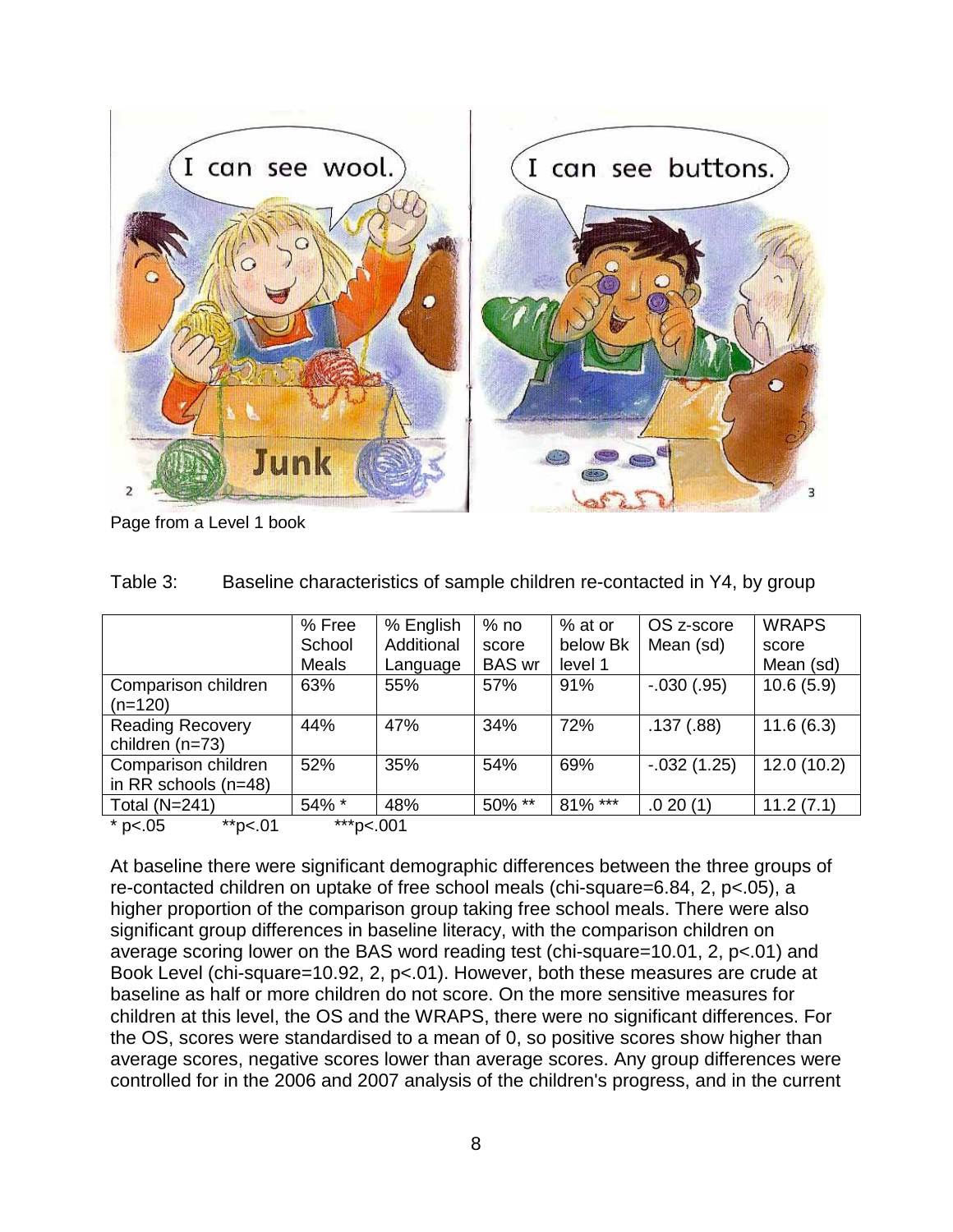study.

The comparison children in the Reading Recovery schools were somewhat weaker than the Reading Recovery group on literacy at baseline, significantly so for the BAS word reading (chi-square=6.38, 1, p<.05).

| Sample                | N   | % Free       | % English  | $%$ no        | % at or  | OS <sub>Z</sub> | <b>WRAPS</b> |
|-----------------------|-----|--------------|------------|---------------|----------|-----------------|--------------|
|                       |     | School       | Additional | score         | below Bk | score           | score        |
|                       |     | <b>Meals</b> | Language   | <b>BAS</b> wr | level 1  | Mean (sd)       | Mean (sd)    |
| Comp. traced          | 120 | 63%          | 55%        | 57.5%         | 91.5%    | $-.01(1)$       | 10.7(6.0)    |
| Comp. untraced        | 27  | 50%          | 46%        | 46%           | 75%      | 0(1.1)          | 13.4(6.6)    |
|                       |     |              |            |               |          |                 |              |
| RR traced             | 73  | 44%          | 47%        | 34%           | 72%      | .14(0.9)        | 11.6(6.3)    |
| <b>RR</b> untraced    | 14  | 43%          | 57%        | 43%           | 92%      | $-.40(.5)$      | 8.6(6.2)     |
|                       |     |              |            |               |          |                 |              |
| Comp in RR            | 48  | 52%          | 35%        | 54.2%         | 69%      | $-.03(1.2)$     | 12 (10.2)    |
| traced                |     |              |            |               |          |                 |              |
| Comp in RR            | 10  | 40%          | 20%        | 70%           | 80%      | .05(1.3)        | 11.3(8.0)    |
| untraced              |     |              |            |               |          |                 |              |
|                       |     |              |            |               |          |                 |              |
| <b>Total traced</b>   | 241 | 55%          | 48%        | 50%           | 80%      | .02(1)          | 11.2(7.1)    |
| <b>Total untraced</b> | 51  | 46%          | 44%        | 50%           | 81%      | $-.10(1)$       | 11.7(6.9)    |

Table 4: Comparison between traced and untraced children

Reassuringly, taking the sample as a whole, the children who were untraced did not differ significantly from those traced, either on demographic factors or literacy levels (Table  $\overline{4}$ )<sup>[2](#page-8-0)</sup>. Taking each group separately, on the whole traced and untraced were similar but for the comparison children in non Reading Recovery schools, the untraced group scored significantly higher at baseline than the traced group on Book Level (chisquare=6.007, 1, p<.05) and WRAPS (t=2.070, 145, p<.05).

#### **Summer 2009 Follow-up**

At the end of Year 4, comparison children in non Reading Recovery schools (N=120), comparison children in Reading Recovery schools (N=48), and Reading Recovery children (N=73) were compared. Table 5 presents the average levels for each of the groups. To provide more precision these are also expressed in National Curriculum point score equivalents, in the form of means and standard deviations. Group differences were tested for statistical significance using multiple regression, controlling for any group differences at baseline (OS score, BAS score, Book level, free school meals and English as an additional language).

<span id="page-8-0"></span> $2$  Comparing total traced with total untraced: FSM chi-square=.236, 1, ns; EAL chi-square=.572, 1, ns; BAS chi-square=.978, 1, ns; Bk level chi-square=.908, 1, ns; OSZ t=.418, 291, ns; WRAPS t=.776, 291, ns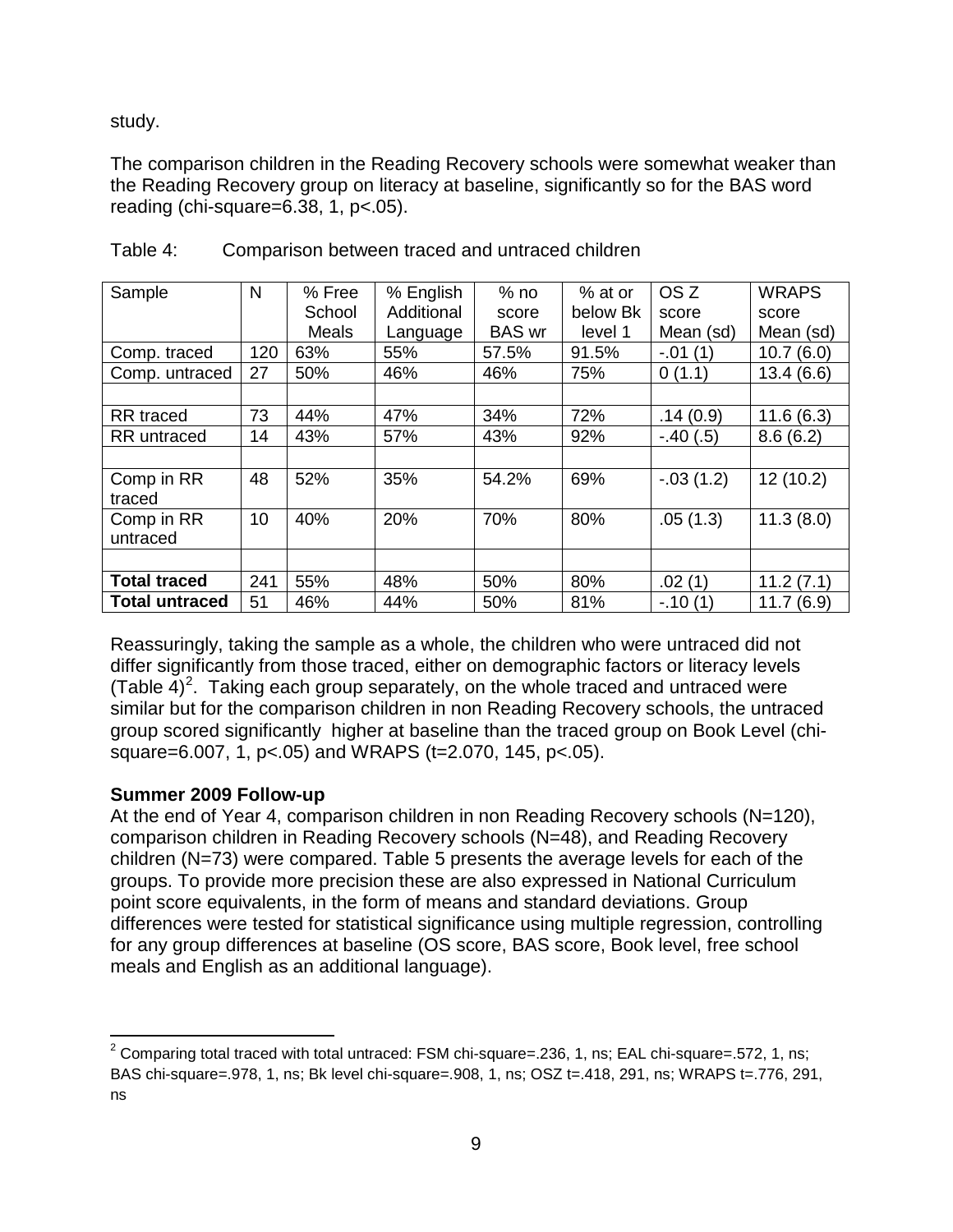The Reading Recovery children were still doing significantly better in reading (β=.200, p<.001) and writing (β=.184, p<.002) than the other two groups. The differences between the Reading Recovery children and the comparison children in non Reading Recovery schools were the greatest (reading, β=.231, p<.001 and writing, β=.207, p<.001). The Reading Recovery children had reached an average of 3b in reading and 2a in writing, ahead of the comparison children in non Reading Recovery schools by just under half a National Curriculum level in reading and a third of a level in writing. The comparison children in Reading Recovery schools were in the middle. They were doing better than the comparison group in non Reading Recovery schools, though not significantly so. They were not doing as well as children who had received Reading Recovery, but again differences were not statistically significant when assessed using the same multiple regression models. This suggests that there may be some wash-over effect for children in Reading Recovery schools, even though they do not receive the intervention. There were no significant group differences in maths.

| Group                          | N   |                  | Reading | Writing | <b>Maths</b> |
|--------------------------------|-----|------------------|---------|---------|--------------|
| Comparison children            | 120 | <b>NC</b> level  | 2a      | 2b      | 2a           |
|                                |     | mean point score | 18.21   | 16.43   | 18.39        |
|                                |     | s.d.             | 5.20    | 4.55    | 4.49         |
| <b>Reading Recovery</b>        | 73  | NC level         | 3b      | 2a      | 2a           |
| children                       |     | mean point score | 20.14   | 18.75   | 18.92        |
|                                |     | s.d.             | 4.27    | 3.94    | 3.44         |
| Comparison children            | 48  | <b>NC</b> level  | 3c      | 2a      | 2a           |
| in Reading<br>Recovery schools |     | mean point score | 19.21   | 18.75   | 17.46        |
|                                |     | s.d.             | 6.25    | 3.94    | 5.19         |

Table 5: Mean National Curriculum Assessments levels and point score equivalents at the end of Year 4, by group

#### **Special Educational needs status**

At baseline, very few children in the study had statements of special educational need: 5.4% (N=8) of the comparison group, 11.5% (N=10) of the Reading Recovery group and 8.6% (N=5) of the comparison children in Reading Recovery schools. Between-group differences were not statistically significant. In the spring of 2008, when the children were at the end of Year 3 data was available through the Pupil Level Census on 267 0f the original 293 children. Few children had a statement of special educational need, but quite a number were on stages one (school action) or two (school action plus) of the Special Needs Code of Practice (2008) (Table 6). Reading Recovery children were receiving significantly less special provision than children in the other two groups (chisquare=15.228, 6, p<.05)

Table 6: Special Educational Needs Status at the end of Year 3

|  | No special School | School                        | Statement |
|--|-------------------|-------------------------------|-----------|
|  | provision         | action   action plus   of SEN |           |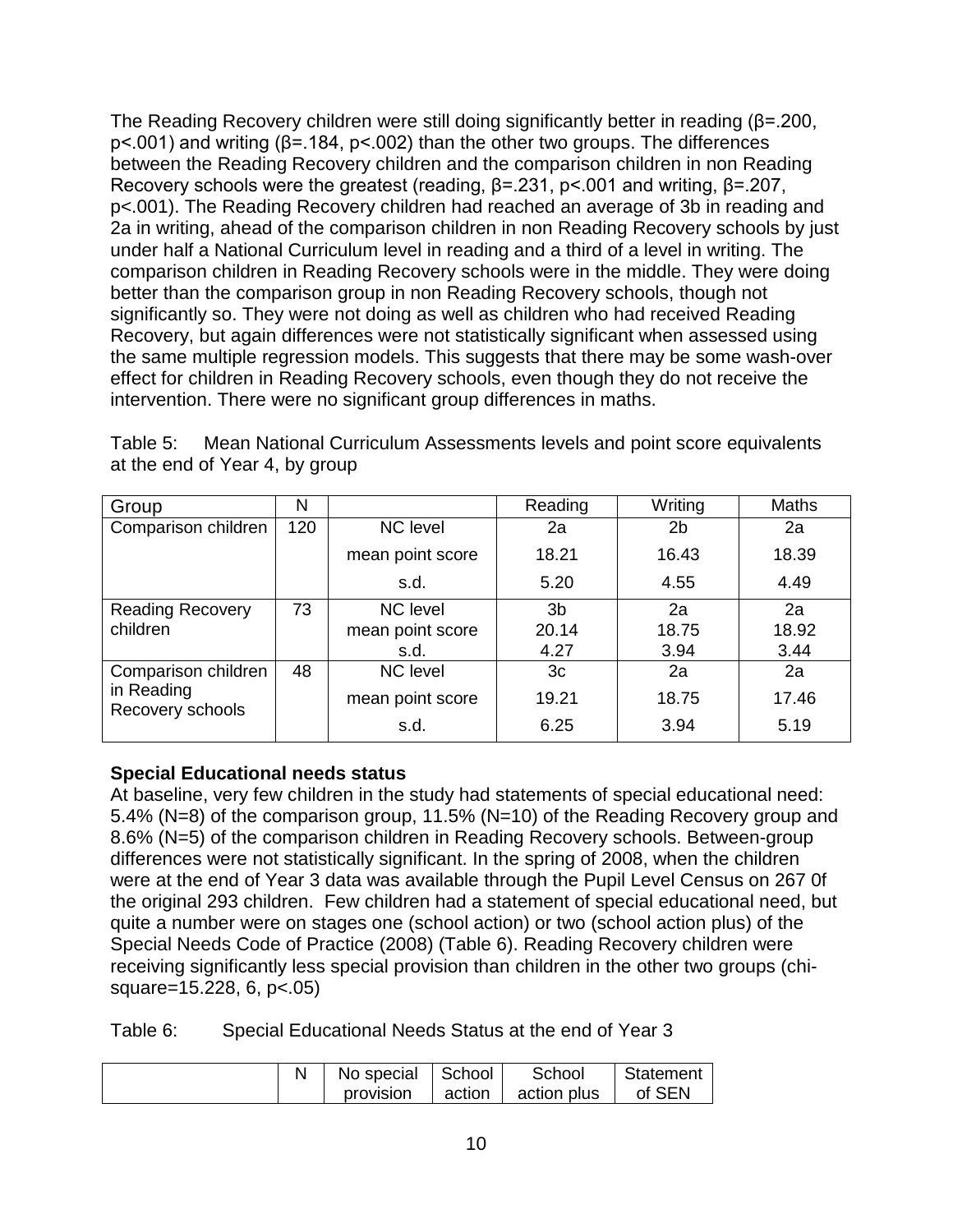| Comparison children     | 134 | 48%    | 32%      | 19%    | 1.5%    |
|-------------------------|-----|--------|----------|--------|---------|
|                         |     | (n=64) | $(n=43)$ | (n=25) | $(n=1)$ |
| <b>Reading Recovery</b> | 81  | 61%    | 26%      | 12%    | 1.2%    |
| children                |     | (n=49) | $(n=21)$ | (n=10) | $(n=1)$ |
| Comparison children     | 52  | 42%    | 21%      | 29%    | 7.7%    |
| in RR schools           |     | (n=22) | $(n=11)$ | (n=15) | $(n=4)$ |

#### **The Case Studies**

#### *Agincourt (Reading Recovery school)*

Agincourt is a lovely school to visit, full of students' work, attractively displayed, with well-behaved and helpful pupils and a leafy environment created by the school. It's recent 'good with outstanding elements' OFSTED, and the steady improvement in KS2 SATs, reinforce the sense of an effective school. "From starting points that are well below expectations for their age, pupils reach standards that are slightly above average in English and science at the end of KS2" (OFSTED, 2009). Regarding Reading Recovery, one teacher commented that "Reading Recovery is an essential part of what's provided by the school". The pupils and parents we spoke to were unanimous in their appreciation of the programme. However, in the context of a pupil who had experienced a dip in Year 3 (Mark), his teacher commented: "We are aware the children with RR may need continued 1:1 support. RR.....boosts children because they've been tutored 1:1. At year 2 children emerge above average but they are average children and they don't come at a high enough priority to get intervention then."

Willy remembers his Reading Recovery sessions as 'helpful and fun', although also commented that 'you found out there were lots of boring books in the world'. His mother felt they made a 'huge difference' to his reading and writing. In Year 4 Willy is a good reader and his teacher comments that he has no problems in accessing the curriculum (National Curriculum Assessments 4b in reading, 3b in writing), no longer in need of any additional support. Willy is still not overly enthusiastic about reading but he reads every day in school and owns up to liking funny books such as Captain Underpants and Horrid Henry and sending silly text messages to his sister.

Freddy is ambivalent about reading, enjoying certain genres, such as fantasy and travel but disliking 'too many hard words'. He reads daily in school and every other day at home. He talks enthusiastically about a story he is writing on the computer with his Dad about coming from Nigeria to London. While his decoding and comprehension are improving, his teacher does not consider him to be at National Level (National Curriculum Assessments 3c in reading, 2b in writing) and, if we assume a level gain in the two years he has left in KS2, he should achieve a Level 4 in reading but not writing. Freddy is trilingual with some speech problems. The English he uses at home is quite basic. He is receiving additional help in school, principally to support his language development, but his teacher also has concerns that he may be dyspraxic.

Mark really enjoys reading, especially non-fiction because "it's more packed full of information...it teaches you things". Following a bit of a dip in Year 3, his teacher considers him to be a good reader with no need for further additional support in accessing the curriculum (National Curriculum Assessments 4b in reading, 3c in writing).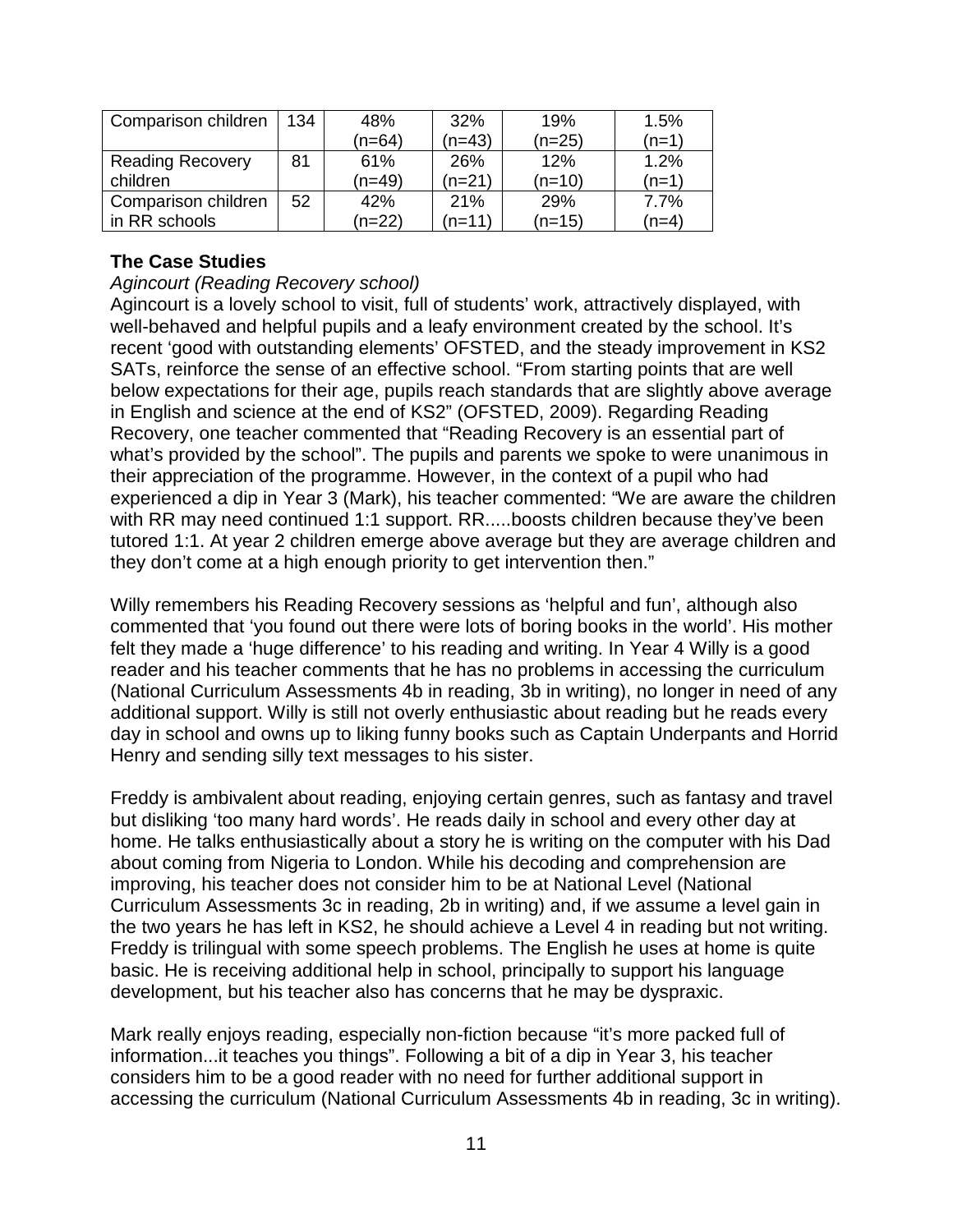His mother comments that the Reading Recovery teacher "helped him a hell of a lot". She says: "Mark is a very confident reader, learning all the time. He likes to read to himself – information books, encyclopaedias, books he brings home from school. He reads if he can't sleep."

Mia does not speak English at home and has serious problems with the English language which limit her ability to understand what she is reading. Her language problems are likely to reflect underlying cognitive difficulties. She made many errors while reading. Although she can "sound it out", her inability to call upon vocabulary, understanding and syntax to help her meant that errors went uncorrected. Mia and her mother both report she likes reading, though her teacher is under the impression she is not a keen reader because of her decoding problems. Mia reads at home, but at school the teacher comments on difficulties with finding appropriate books. "Decoding is difficult with the language barrier. She is quite slow, but if she is given easier books she thinks they are babyish." Mia is not able to securely access the curriculum (National Curriculum Assessments 2a in reading, 2a in writing) and reads in a group daily with the Teaching Assistant (TA) who also helps her access the curriculum, e.g. helping with a maths problem.

#### *St Patrick's (Reading Recovery school)*

St Patrick's Roman Catholic Primary school provides a safe and effective environment for its pupils, with an overall 'good' in its OFSTED inspection 2008 and 'outstanding' for personal development and wellbeing. Pupils do well at the end of KS2, especially bearing in mind the high uptake of free school meals and pupils for whom English is an additional language: 85% achieving Level 4 in English. The school has a number of literacy systems in place: Renewed Primary Literacy Strategy (RPLS) one hour daily throughout school (some sessions 1½ hours for older children), plus additional Guided Reading. A "catch up programme" is provided for weaker readers in Years 2-6, delivered by trained TA's. Reading Recovery is still active. As in Agincourt, pupils and parents interviewed were uniformly very positive about Reading Recovery. The RR teacher and the deputy are concerned that RR "exists in an SEN withdrawal bubble and does not reach class teachers". They are planning for the RR teacher to take a more wholeschool role, disseminating RR ideas through the school and introducing levelled books in classrooms. Currently Year 4 children have free choice of books in the classroom, many of which would not be at instructional level. The RR teacher runs a homework club supporting older children, particularly those she knows well from RR whose families she also knows well.

Max is an enthusiastic and confident reader, though there are concerns about his ability. He reads widely at home, books, newspapers and comics. His teacher confirms that he loves to read and that his knowledge has improved. However, although he is about the 40% level for his class, with National Curriculum Assessments levels 2b in reading, 2a in writing, there is clearly some cause for concern. Max is not receiving extra help with reading but is on School Action Plus, mainly because of behavioural issues, but also because of problems with speech and language. He currently attends a group once a week to work on behaviour. He has received speech and language support, but the Deputy Head questions its quality as this is delivered by a TA who only went on a short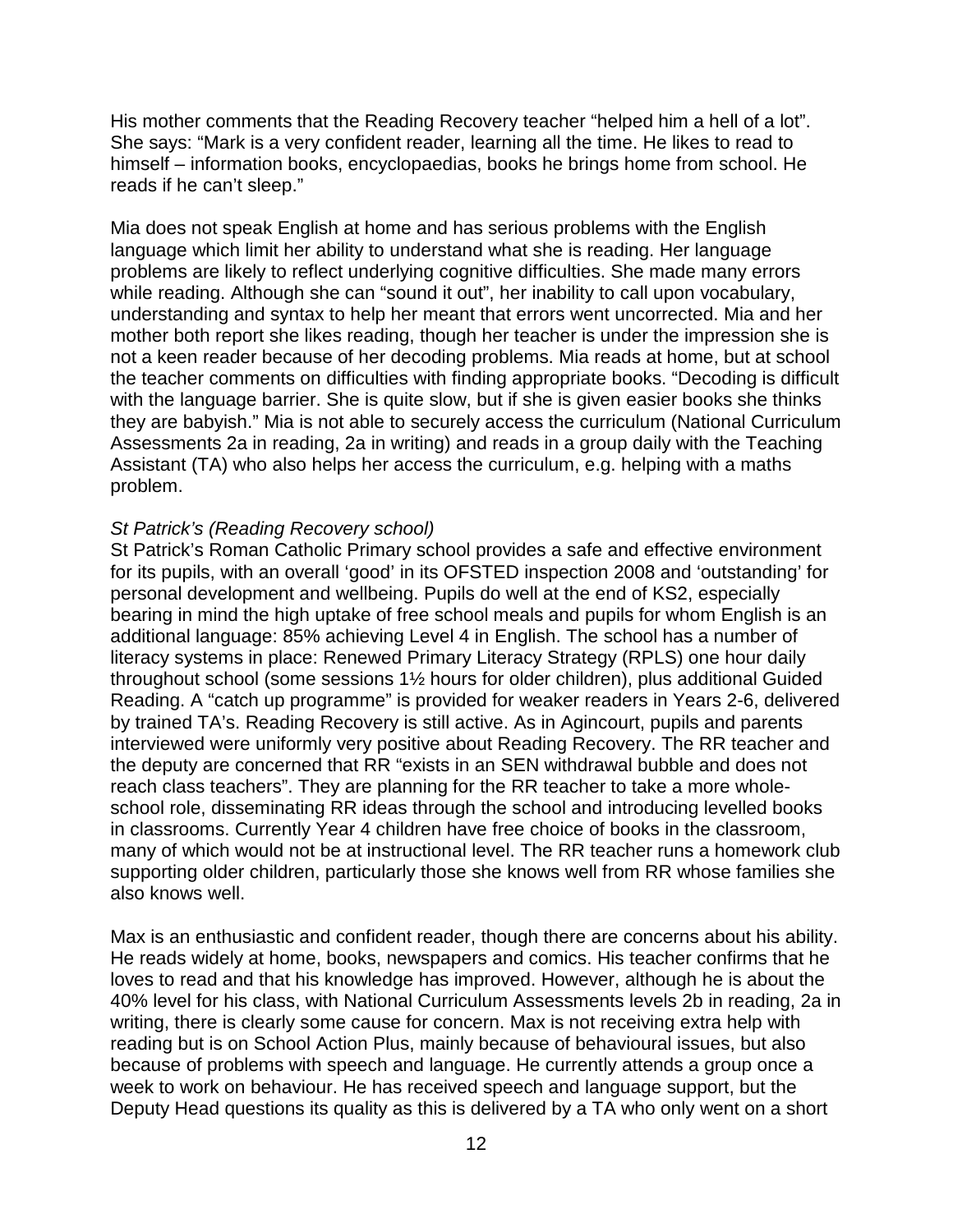course. Max's mother is very concerned and believes that in terms of his speech and language problems there is lack of qualified support and feels he is not being followed up properly and not getting good continued support. She worries about his future.

Danny enjoys reading at home and school. His teacher considers that he is doing fine in class, can access the curriculum and is no longer in need of extra support (National Curriculum Assessments 3a in reading, 2a in writing). He does however benefit from the lunchtime homework club run by his old Reading Recovery teacher.

Michael wants to read but finds it hard and this takes away from his enjoyment. His class teacher also comments that Michael is motivated but is in the bottom 20% of the class for reading (National Curriculum Assessments level 2a in reading, 2b in writing). His lack of reading ability has an impact across the whole curriculum. He wants to read the same books as the other children so he takes them home. However, the Reading Recovery teacher feels that his mother tends to 'jump in too quickly' to read for him and is therefore not really supporting Michael's learning. He is on School Action, with general learning difficulties. In Year 3 Michael was in a group of 15 less able children for the literacy hour, with a teacher and a TA. It was hoped that this would enable children to receive greater individual support and allow tasks to be better differentiated. However, the teacher was newly qualified, and most of the children had both behaviour and learning difficulties. The group was not very successful and for the whole year Michael was not with his class group for literacy. In Year 4 he learns literacy with his class but receives a range of additional help. He works in group of 4 children twice a week for about an hour with a trained TA doing phonics, handwriting and preparation for comprehension work to be done with whole class. At lunchtime he attends a Springboard group and also has individual Maths catch-up once a week.

Bernardo is doing well in literacy, in the top 25% of the class (National Curriculum Assessments level 3c in reading, 3b in writing) and confidently accesses the whole curriculum. He enjoys reading books such as the Harry Potter and Narnia books and reading the Bible. His mother comments that Reading Recovery was very helpful, and he also benefited from working with a TA in Year 3. He is now a confident and able reader, reading most evenings before bed and enjoying school.

#### *Nuthatch (Comparison school)*

Nuthatch has a relatively disadvantaged intake which is also fairly mobile. In its last OFSTED it received a 'satisfactory' overall grade and only 67% of children achieved Level 4 in English at the end of KS2. In terms of literacy, at KS1 they concentrate on Sounds~Write, a programme of systematic daily phonics work and levelled phonic reading books. In KS2 less able children continue with phonics in small groups led by a well-trained TA. Children with SEN see a qualified teacher for individual and group support.

Andy finds reading boring, "a waste of time". His reading is very poor for his age (National Curriculum Assessments level 1a in reading, 2b in writing) and his teacher says that he has recently been diagnosed with severe dyslexia. He is embarrassed about his reading and tries to cover up some of his problems. His Special Needs teacher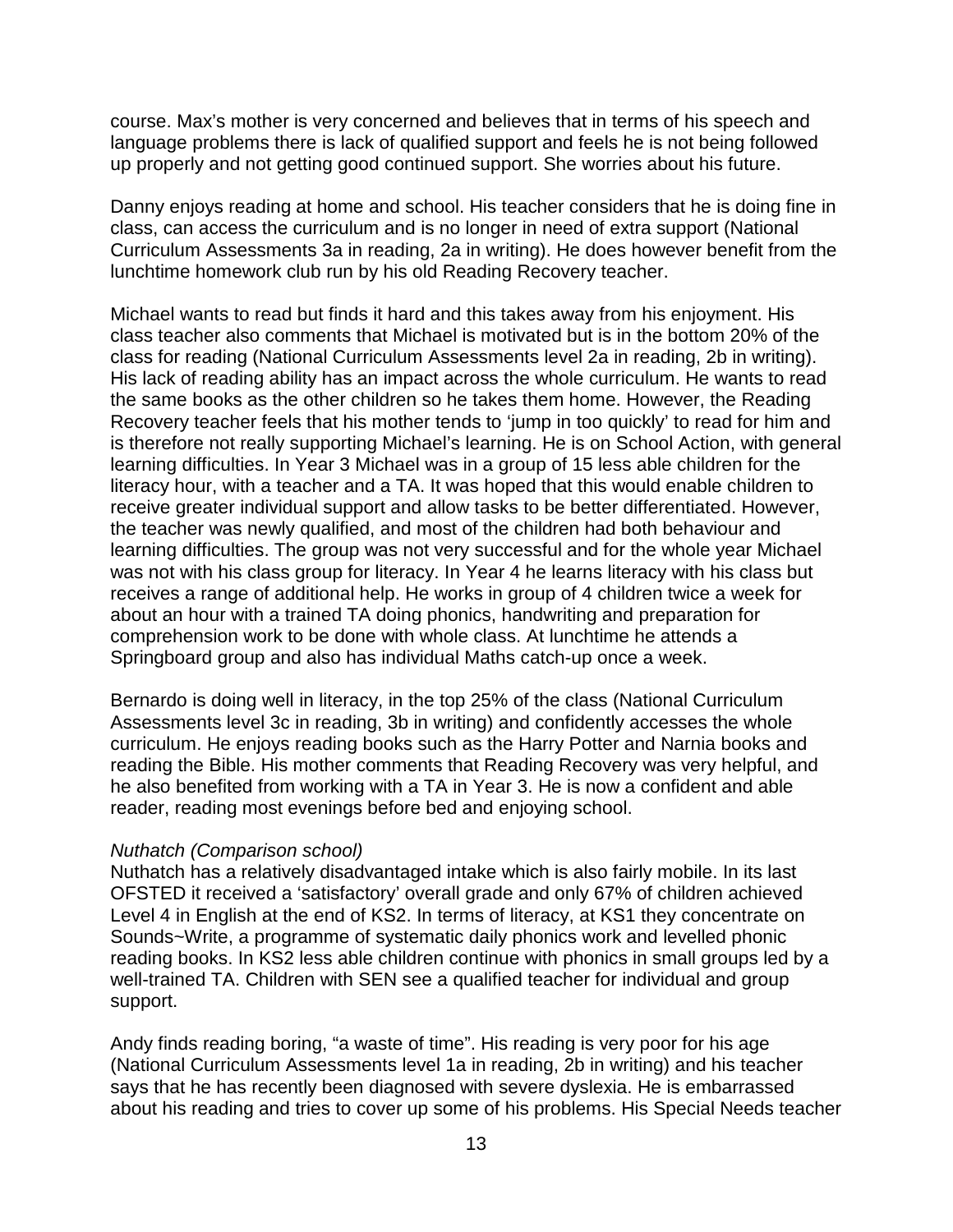comments: "He is an intelligent boy, his comprehension is good, but he is not interested in the phonic books he is reading with me and TAs. Trouble is, he can't manage other books without lots help." He is now on School Action Plus, with diagnoses of dyslexia and Autistic Spectrum Disorder. Mum thinks that if school had recognised his learning difficulties early on and put support strategies in place, he would not be so far behind with his reading. "He likes school but there was a phase when he didn't as the other children said he was behind. He misbehaves rather than let the other children know he can't do the work."

Dixon was identified with SEN in Nursery, with speech therapy needed for tongue protrusion and a lisp, two operations for glue ear, language problems, poor co-ordination and balance, gross and fine motor problems. He is on School Action Plus. At the end of year 4 his literacy is of concern (National Curriculum Assessments level 1b in reading, 1b in writing). He reads in a small group with the SEN teacher twice a week and always has TA support in class, 15 hours a week mostly one-to-one for him. However, Dixon's mother comments that "He didn't get much help before this year with reading and writing... There's definitely not enough reading being done in the school. If they got the reading and writing in the Infants instead of the rest of the curriculum they wouldn't have so many problems in the Juniors."

Luke is on School Action plus and is below Level 1 in both reading and writing. His mother also has severe difficulties with reading. He comments that "I am nearly good at it, but I don't get on OK in class. It is a bit hard so I look at pictures instead." His teacher says he finds all work daunting but "his confidence has come a long way and he will participate in class and does volunteer answers." His objective is to see himself as a reader. Luke works with the TA for 15 minutes, four times a week, mainly on reading but also on word and letter skills. He also works with the SEN teacher for 30 minutes twice weekly. In addition to Luke's learning difficulties he has challenging behaviour and the school reports problems in the family, with no structure or routines at home.

#### *Bosworth (Comparison school)*

Bosworth is a fairly small school with a high proportion of minority ethnic communities, high uptake of free school meals and children for whom English is an additional language well above the national average. There is also much temporary housing locally, so children come and go. SATs results for Y6 2008 were well below national averages, with 70% achieving Level 4 in literacy. The latest OFSTED was "satisfactory" overall. In literacy, the whole school took on the Read Write RML (Ruth Miskin) 4 years ago, and it replaced the literacy hour for 4 terms. It did bring reading scores up but it was felt that it limited vocabulary and the range of books children were reading. At Foundation and KS1 the school now uses Communication, Language and Literacy Development (CLLD) and adapted the materials from RML. In KS2 they use the Book Power approach (Centre for Literacy in Primary Education), a whole-book approach to develop reading, vocabulary and comprehension, and this is the focus for much of the work done in class. RML is used for individual "catch up", alongside materials from Sparkle Box.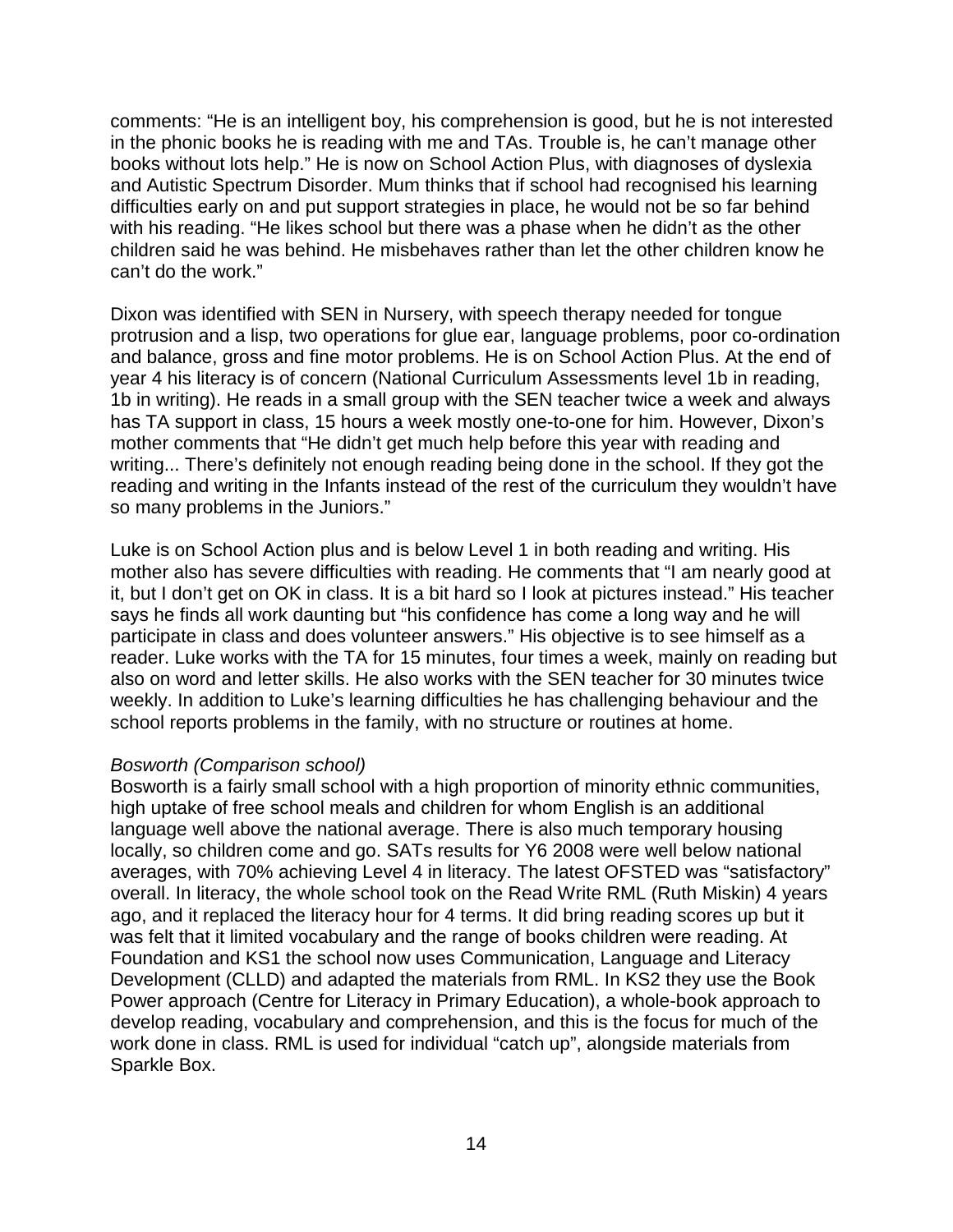Bergita enjoys reading and reads well in class and at home to her baby brother. She reads with obvious enjoyment and good comprehension. Her teacher considers her to be above the class average in reading and average in writing and maths (National Curriculum Assessments level 3a in reading, 2b in writing). In Year 3 she was given additional help, using RML, and her confidence grew during this time. Her class teacher comments that her confidence has improved further in Year 4 and is now able to access the curriculum securely.

Nemo likes reading and reads regularly at home and school. He reports that his reading has improved "and it came in handy when I was doing a test; I knew everything that had to be done." He received extra support in Year 2 on RML which he said helped him, and says that he no longer needs any extra help. He is in the middle of the class for reading and writing (National Curriculum Assessments 2b in reading, 2b in writing). He is in the top set for maths.

Zitar is on School Action and is withdrawn daily in a group of seven children for RML with a very experienced TA. Her reading (National Curriculum Assessments 2c) and writing (2b) are cause for concern at this stage, although not drastically below the class average, which is fairly low. Turkish is her home language and she still needs help with grammatical structures in English. Her class teacher feels that she is a bit of a daydreamer and lacks focus, though Zitar reports that she likes reading and is pleased to have moved onto chapter books.

Gulshan enjoys reading and feels quite confident. Her class teacher confirms that she is about average for the class (National Curriculum Assessments 2a in reading, 2b in writing) and she does not receive any extra help. Gulshan is on School Action, but mainly for behavioural/emotional reasons. She is very easily frustrated and annoyed.

#### **Discussion and conclusions**

A number of interesting points emerge from the case studies:

Reading Recovery was very strongly endorsed by the children and their parents and in at least one of the comparison schools the lack of systematic early intervention was identified by parents as heavily contributing to their children's difficulties in Year 4.

The children in the Reading Recovery schools were doing better on average than the children in the comparison schools, both the children in our sample and their classmates. There was considerable variation in attainment in the children interviewed, even within one school, with some doing very well and others struggling, but there was also considerable variation between schools, level 2a/b being considered average in Bosworth but cause for concern in another.

Children who were achieving a level 3 were usually confident readers, able to access the rest of the curriculum; those at level 2 or even 1 were finding school more difficult. Books that they could read they found boring and "babyish". They were reading less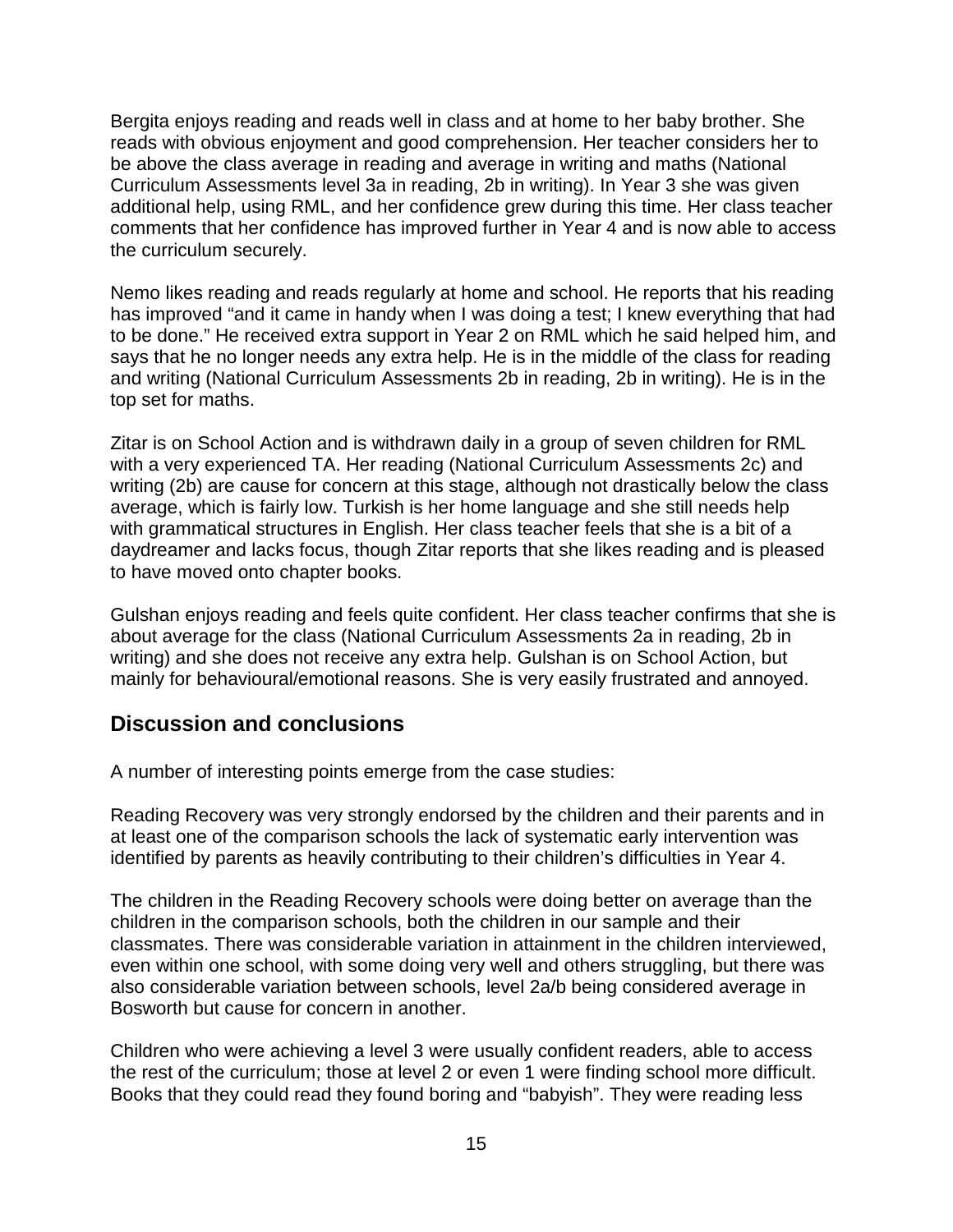than their more able peers, both in terms of volume and sophistication. Being a poor reader led to embarrassment, humiliation and even to depression, according to one mother. As yet, all the children still seemed fairly engaged with school, but conditions were developing where they might begin to feel alienated.

A number of the children had a range of problems which continued to exert an influence on their reading, suggesting that early intervention cannot be expected to prevent all later difficulties with reading. Children had general learning difficulties, speech and language problems, emotional and behaviour problems and difficulties at home, all of which impacted on their learning.

The complex relationship between special provision and the classroom was illustrated in a number of ways. In St Patrick's there was an issue with the use of graded texts. In Reading Recovery children were able to read books well-matched to their reading abilities. However, books were not levelled in Year 4 classrooms and this led to a number of children reading books that were either much too easy or much too hard. Also in St Patrick's children were withdrawn in a large group according to reading ability. Poor readers worked together with an inexperienced teacher whilst missing the literacy in class, a procedure likely to lead to widening gaps. In general, much of the additional support that poor readers received was from TAs, sometimes well-trained but not always. This is a familiar practice but not necessarily a very effective one. Note that the children in this study, who were all poor readers at age six, had often received a mix of extra help with literacy by the end of Year 4.

Consistent with the case studies, the quantitative comparisons showed that those who had received Reading Recovery were doing significantly better in reading and writing at the end of Year 4 than similar children who attended schools where Reading Recovery was not available. On average, Reading Recovery children were just under half a National Curriculum Assessment level ahead in reading and a third of a level in writing. The comparison children in Reading Recovery schools were in the middle, better than the children in non-Reading Recovery schools but not as good as the Reading Recovery group, suggesting that Reading Recovery has some whole school effect. There were no significant group differences in maths.

Children in the non Reading Recovery schools were significantly more likely to be on some level of the SEN Code of Practice at the end of Year 3 than children who had received Reading Recovery. This has both emotional implications for the child and their family but also financial implications for the school and the Local Authority.

#### **Conclusions**

These findings indicate that effects of Reading Recovery are still apparent at the end of Year 4. However, the case studies illustrate that some children with early reading difficulties have a range of other problems associated with general cognitive abilities, language, behaviour and home environment. We therefore cannot afford to be complacent. Weak readers in Year 4 were still on the whole well integrated in school but there were indications that they were beginning to feel alienated from learning.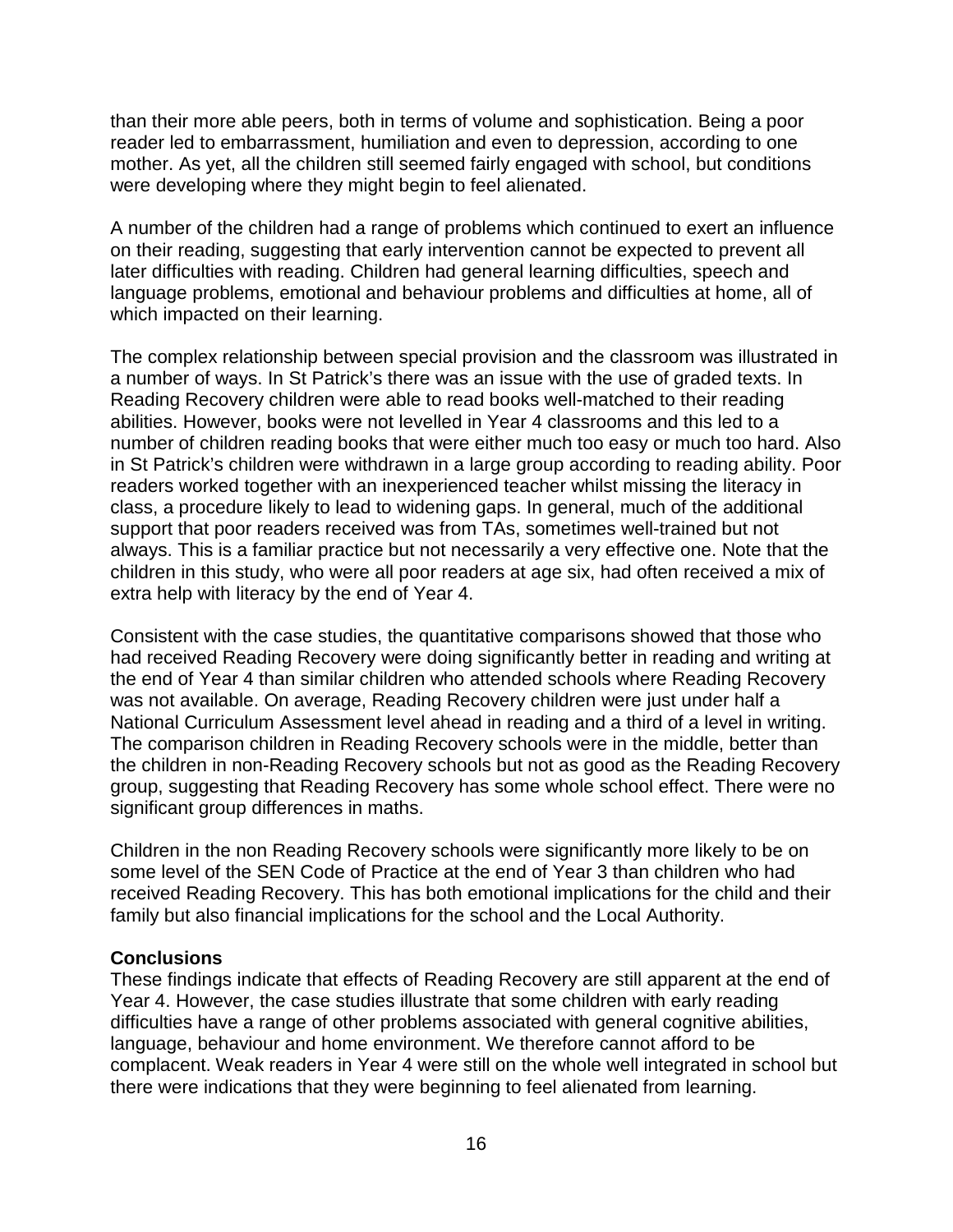### **References**

Allington, R.L. (1984). Content coverage and contextual reading in reading groups. *Journal of Reading Behavior*, 16, 85-96.

Biemiller, A. (1977-78). Relationships between oral reading rates for letters, words, and simple text in the development of reading achievement. *Reading Research Quarterly*, 13, 223-253.

Burroughs-Lange, S. & Douëtil, J. (2006) Evaluation of Reading Recovery in London Schools: Every Child a Reader 2005-06.

<http://www.everychildareader.org/pub/index.cfm>

- Chall, J.S. (1983). *Stages of Reading Development*. New York: McGraw-Hill.
- Clay, M.M. (1967). The reading behaviour of five year old children: a research report. New Zealand Journal of Educational Studies, 2, 237-248.

Denton, C.A., Ciancio, D.J. & Fletcher, J.M. (2006). Validity, Reliability, and utility of the Observation Survey of Early Literacy Achievement. Reading Research Quarterly, Vol 41, (1),pp 8-34.

Elliott, P., Smith, P. & McCulloch. K, (1996) *British Abilities Scales*. Windsor: NFER-Nelson.

- Hurry, J. & Sylva, K. (2007) Long-term outcomes of early reading intervention. Journal of Reading Research, 30, 227-248.
- Juel, C. (1988). Learning to read and write: a longitudinal study of fifty-four children from first through fourth grade. *Journal of Educational Psychology*, 80, 437-447.
- Kispal, A., Hagues, N. & Ruddock, G. (1994) *Progress in English7.* Windsor: NFER-Nelson.
- Moseley, D. (2003). Word Recognition and Phonic Skills, (2nd Edition) Abingdon: Hodder & Stoughton.
- National Reading Panel (2000). *Teaching children to read: An evidence-based assessment of the scientific research literature on reading and its implications for reading instruction.* Washington, DC: National Institute of Child Health and Human Development/National Institutes of Health.
- Stanovich, K.E. (1986). Matthew effects in reading: some consequences of individual differences in the acquisition of literacy. *Reading Research Quarterly*, 21(4), 360- 406.
- Torgesen, J.K. (2000). Individual differences in response to early interventions in reading: The lingering problem of treatment resisters. *Learning Disabilities Research & Practice,* 15*,* 55–64.
- Wasik, B.A. & Slavin, R.E. (1993). Preventing early reading failure with one-to-one tutoring: a review of five programs. *Reading Research Quarterly*, 28(2), 179-200.

# **Acknowledgements**

Children's National Curriculum Assessments were kindly provided by the schools involved and we want to thank them for all their help. The original schools have been supporting this research since 2005 and not only provided National Curriculum Assessment information for this report but also helped us to trace children who had moved. New schools coped with all the issues of establishing our bona fides and informing parents of the study. Not one school refused to help us. Special thanks are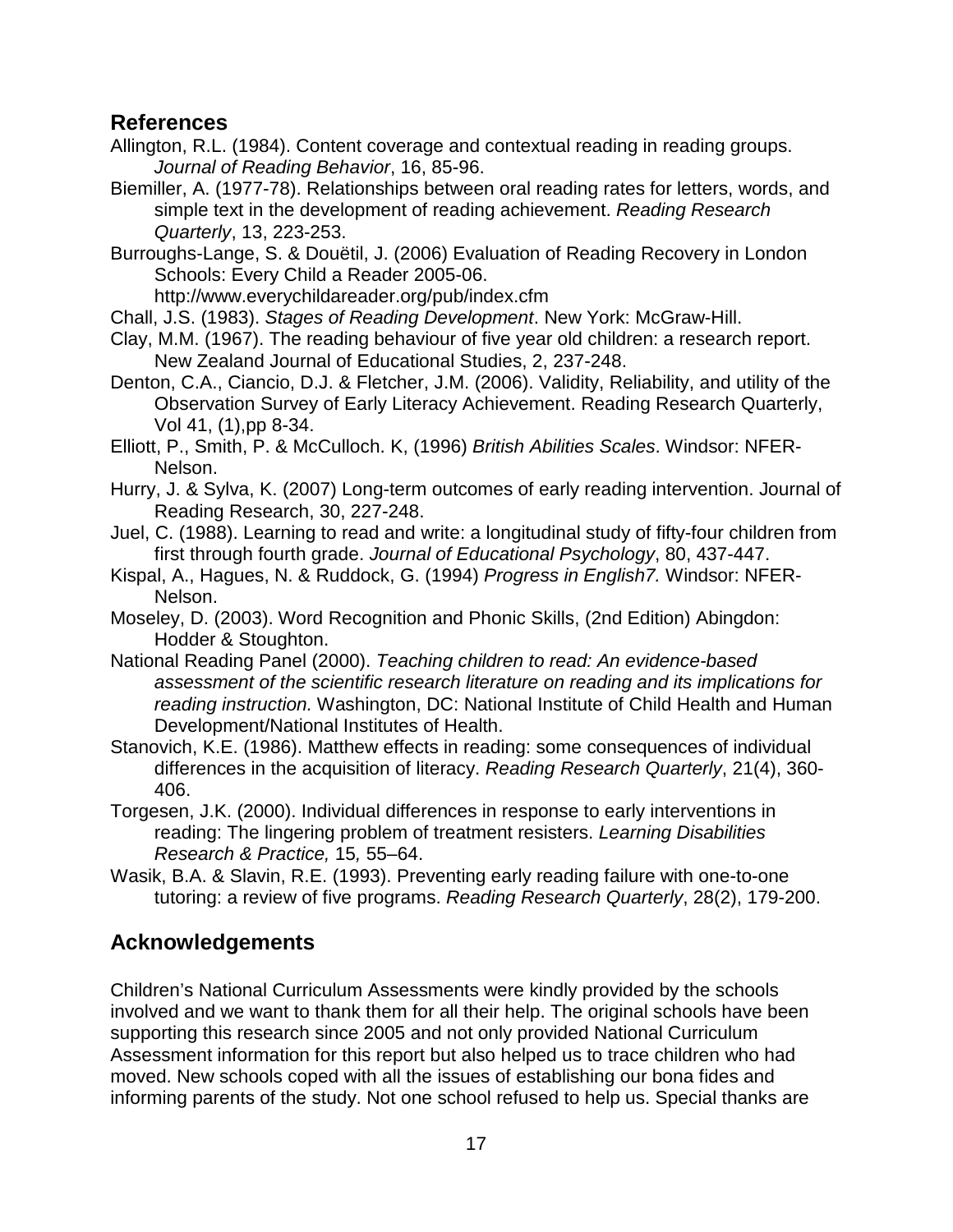due to the four case study schools who gave generously of their time and welcomed our researchers. Helen Mirelman and Lesley Zuke designed and conducted the case studies with skill and tenacity and we wish to thank them too. Finally, parents, especially case study parents, also gave their permission and their time, without which the study would not have been possible.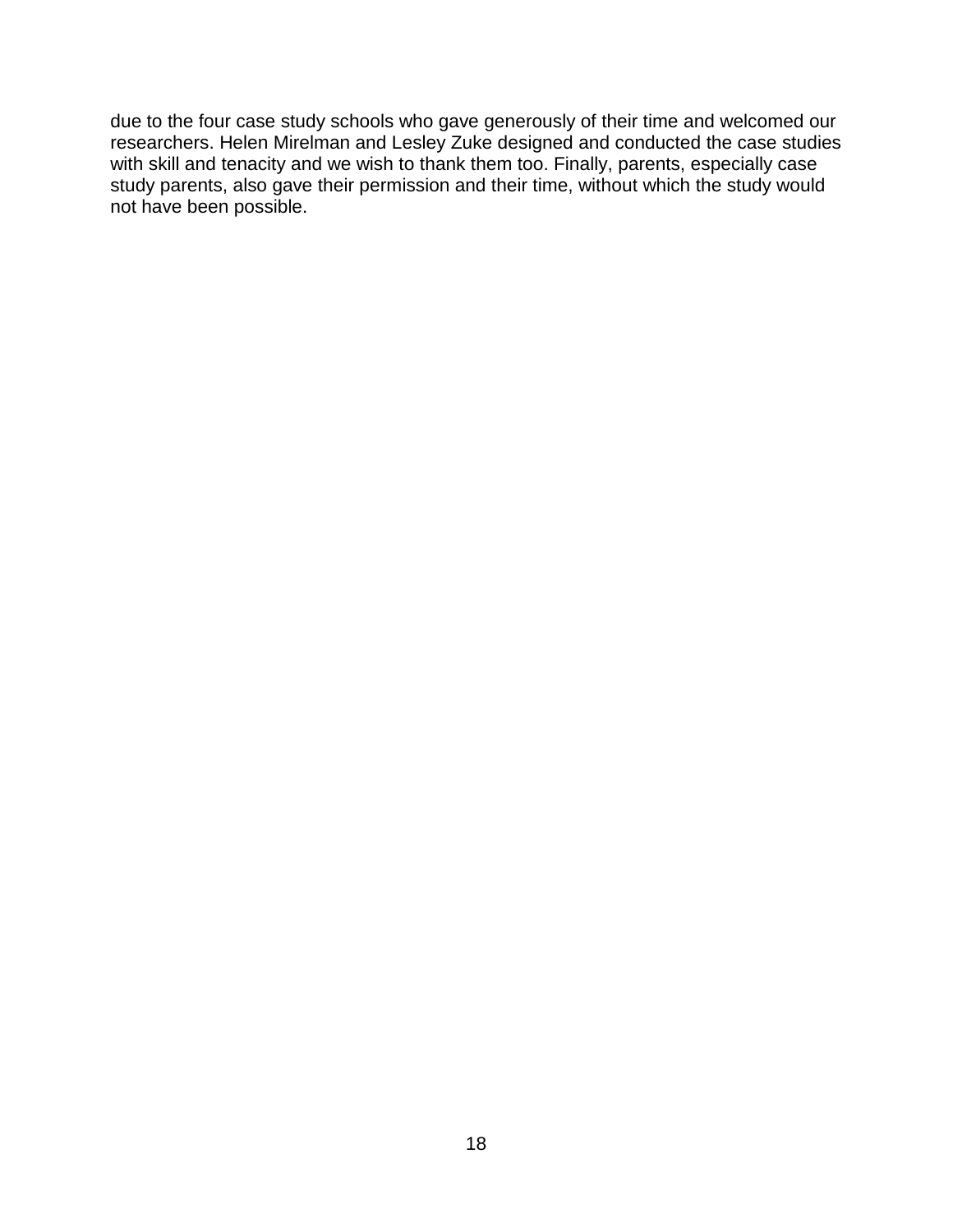# **Appendix 1**

# **National Strategy Sublevels: point score equivalents**

[\(http://nationalstrategies.standards.dcsf.gov.uk/node/169521.](http://nationalstrategies.standards.dcsf.gov.uk/node/169521) Accessed 09/11/09)

| Level          | <b>Point score</b> |
|----------------|--------------------|
| $1c$           | $\overline{7}$     |
| Level 1        | $\boldsymbol{9}$   |
| 1 <sub>b</sub> | $\boldsymbol{9}$   |
| 1a             | 11                 |
| $2\mathtt{c}$  | 13                 |
| Level 2        | 15                 |
| 2b             | 15                 |
| 2a             | $17$               |
| $3\mathrm{c}$  | $19$               |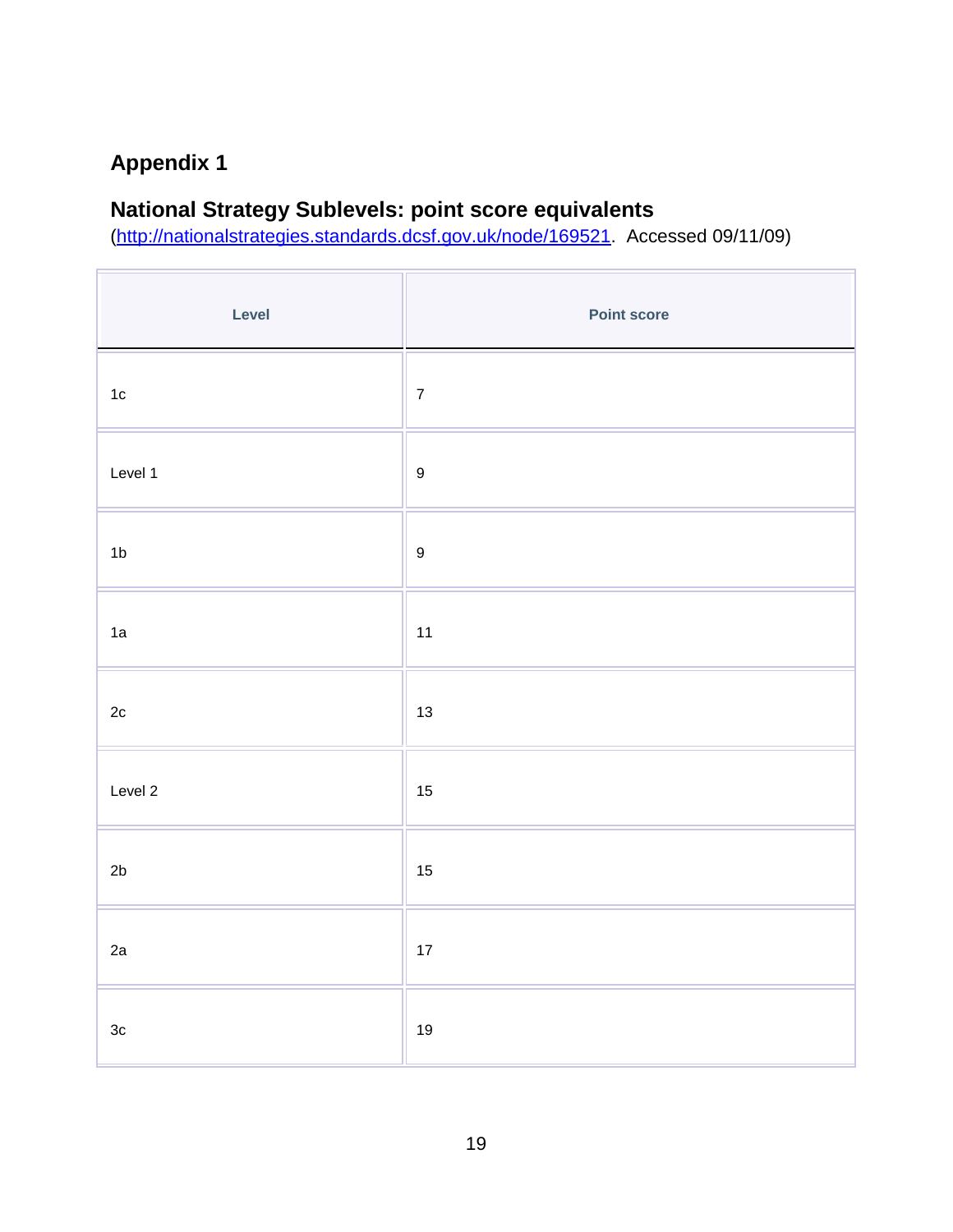| Level          | <b>Point score</b> |
|----------------|--------------------|
| Level 3        | $21$               |
| 3 <sub>b</sub> | $21$               |
| 3a             | 23                 |
| $4\mathrm{c}$  | 25                 |
| Level 4        | 27                 |
| 4 <sub>b</sub> | $27\,$             |
| 4a             | $29\,$             |

Many schools are finding that by assessing pupils using National Curriculum sublevels on a regular basis, pupils who are making less than satisfactory progress are quickly identified and support for them can be given. A common way of dividing the National Curriculum levels is the use of an a, b, c indicator:

- a represents strong level;
- $\bullet$  b represents sound level;
- $\bullet$   $c$  represents a weak level.

So a pupil would progress from 1a, into 2c, then 2b to 2a.

This table provides a handy reference to look up point score and level/sublevel equivalents.